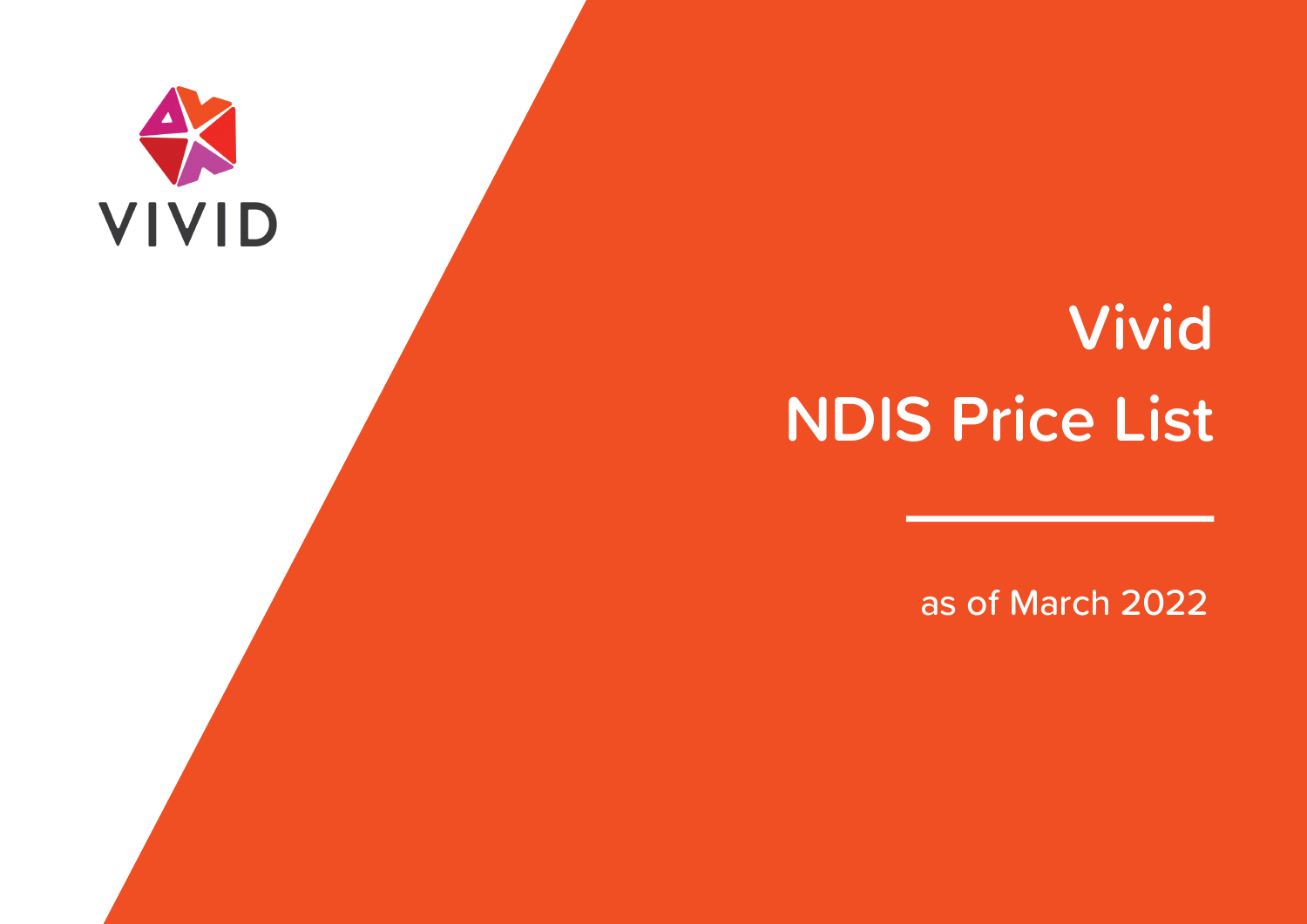These prices listed here are the maximum prices Vivid will charge for the items listed. These prices will be subject to change in line with updates to the NDIS Price Guide and Catalogue.

# WIVID

| <b>Contents</b>                                                         | Page No        |
|-------------------------------------------------------------------------|----------------|
| <b>Provider Travel - Labour</b>                                         |                |
| <b>Provider Travel - Non Labour Costs</b>                               |                |
| <b>Activity Based Transport</b>                                         | $\overline{2}$ |
| <b>Centre Capital Costs</b>                                             | $\overline{2}$ |
| <b>Establishment Fees</b>                                               | 3              |
| <b>Core - Assistance with Daily Life</b>                                | $4-10$         |
| Core - Assistance with Social, Economic and Community Participation     | $10-22$        |
| <b>Capacity Building - Support Coordination</b>                         | 23             |
| <b>Capacity Building - Increased Social and Community Participation</b> | 23             |
| <b>Capacity Building - Finding and Keeping a Job</b>                    | 24             |
| <b>Capacity Building - Improved Relationships</b>                       | 25             |
| <b>Capacity Building - Improved Daily Living</b>                        | 25             |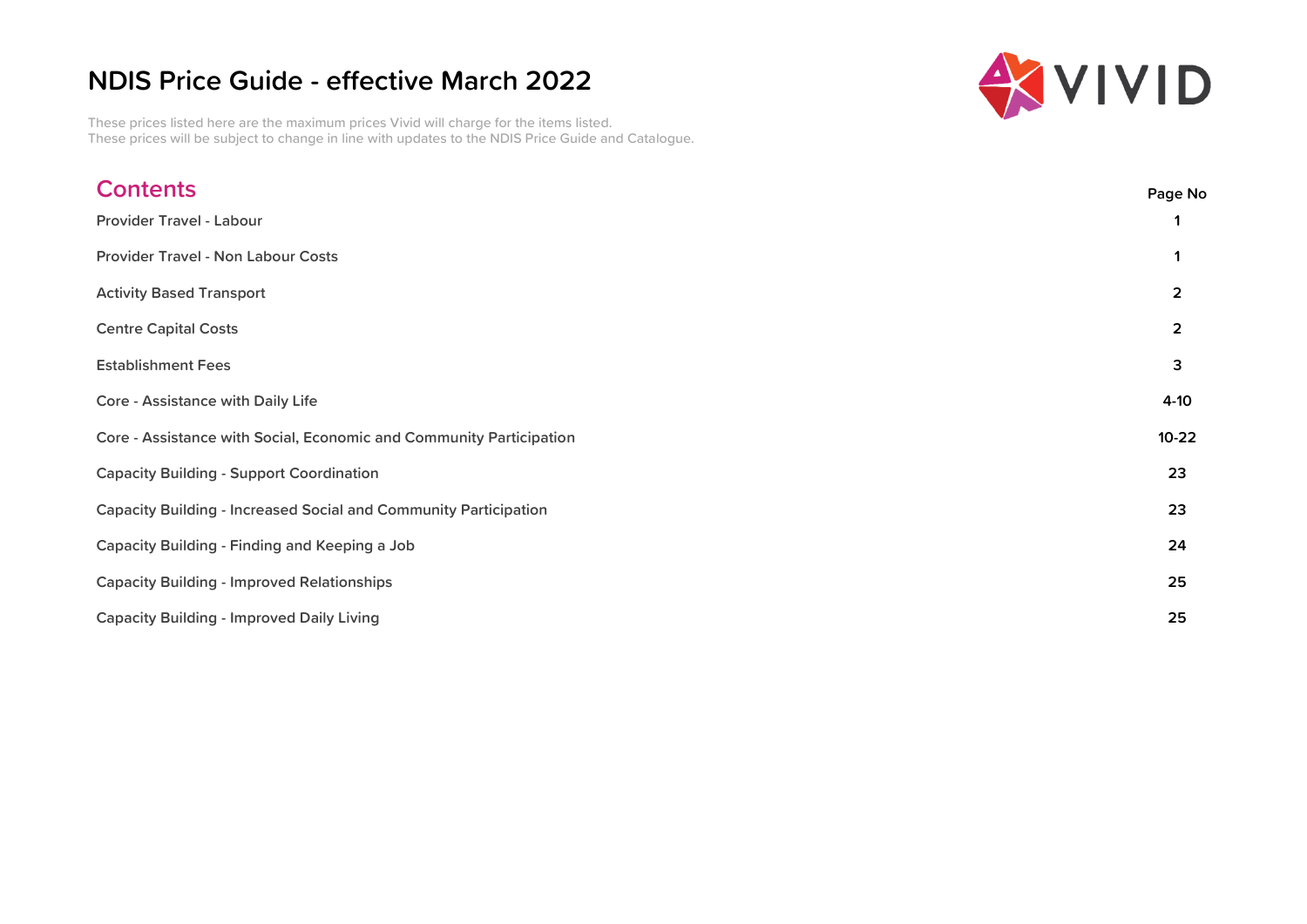

<span id="page-2-0"></span>These prices listed here are the maximum prices Vivid will charge for the items listed. These prices will be subject to change in line with updates to the NDIS Price Guide and Catalogue.

#### **Provider Travel - Labour**

Time spent travelling to each participant top provide support will be charged at the hourly rate for the same line item used for the supports that are provided.

#### **Provider Travel - Non Labour Costs**

Costs in addition to the support Worker's time when travelling to deliver face to face support to a participant. If there is more than one participant in a group the cost will be shared between those participants

| <b>Support Item Name</b> | Support Item Description                                          | <b>Support Item Number</b>                                                       | Price  | Unit |
|--------------------------|-------------------------------------------------------------------|----------------------------------------------------------------------------------|--------|------|
| Costs                    | Provider Travel - Non Labour   Provider Travel - Non Labour Costs | Various depending on the<br>registration Group of the<br>services being provided | \$0.85 | km   |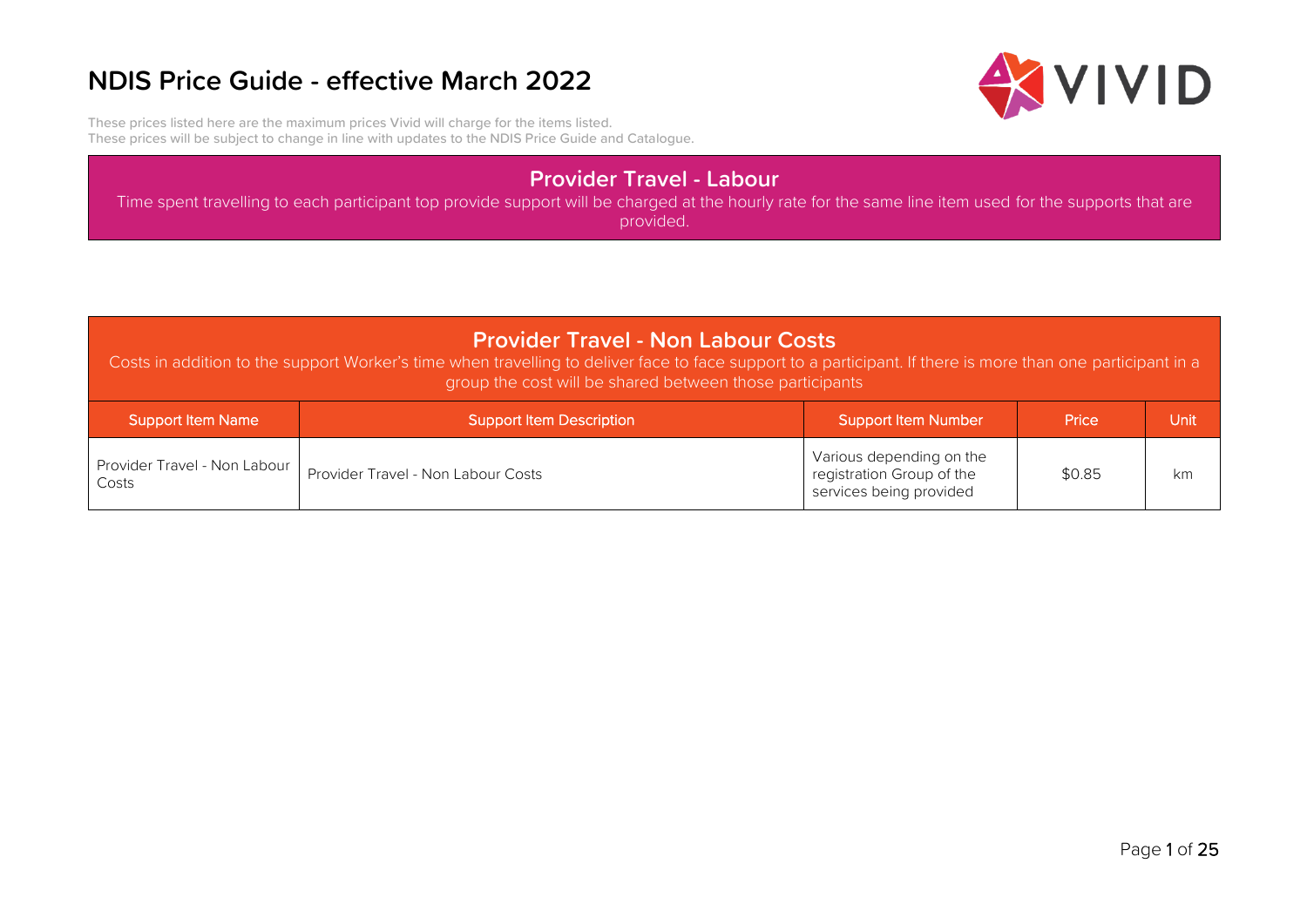

<span id="page-3-0"></span>These prices listed here are the maximum prices Vivid will charge for the items listed. These prices will be subject to change in line with updates to the NDIS Price Guide and Catalogue.

| <b>Activity Based Transport</b><br>Transport of a participant to or from, or as part of a community participation or Capacity Building Support.<br>If there is more than one participant in a group the cost will be shared between those participants |                                                                                      |                                                                           |        |      |
|--------------------------------------------------------------------------------------------------------------------------------------------------------------------------------------------------------------------------------------------------------|--------------------------------------------------------------------------------------|---------------------------------------------------------------------------|--------|------|
| <b>Support Item Name</b>                                                                                                                                                                                                                               | <b>Support Item Description</b>                                                      | <b>Support Item Number</b>                                                | Price  | Unit |
| <b>Activity Based Transport</b><br><b>Standard Vehicle</b>                                                                                                                                                                                             | Activity Based Transport in a vehicle not modified for accessibility                 | Various depending on the<br>item number of the services<br>being provided | \$1.00 | km   |
| <b>Activity Based Transport</b><br><b>Standard Vehicle</b>                                                                                                                                                                                             | Activity Based Transport in a vehicle that is modified for accessibility or a<br>bus | Various depending on the<br>item number of the services<br>being provided | \$2.40 | km   |

#### **Centre Capital Costs**

Where a support item in the Assistance with Social, Economic and Community Participation support category is delivered in a Centre in the High Intensity Daily Personal Activities or Specialised Supported Employment Registrations groups (once a support employee has transitioned to the new pricing structure)

| Support Item Name          | <b>Support Item Description</b>                                | <b>Support Item Number</b> | Price  | Unit |
|----------------------------|----------------------------------------------------------------|----------------------------|--------|------|
| <b>Centre Capital Cost</b> | Centre Capital Cost - High Intensity Daily Personal Activities | 04_599_0104_6_1            | \$2.17 | Hour |
| Centre Capital Cost        | Centre Capital Cost - Specialised Supported Employment         | 04 599 0133 6 1            | \$2.17 | Hour |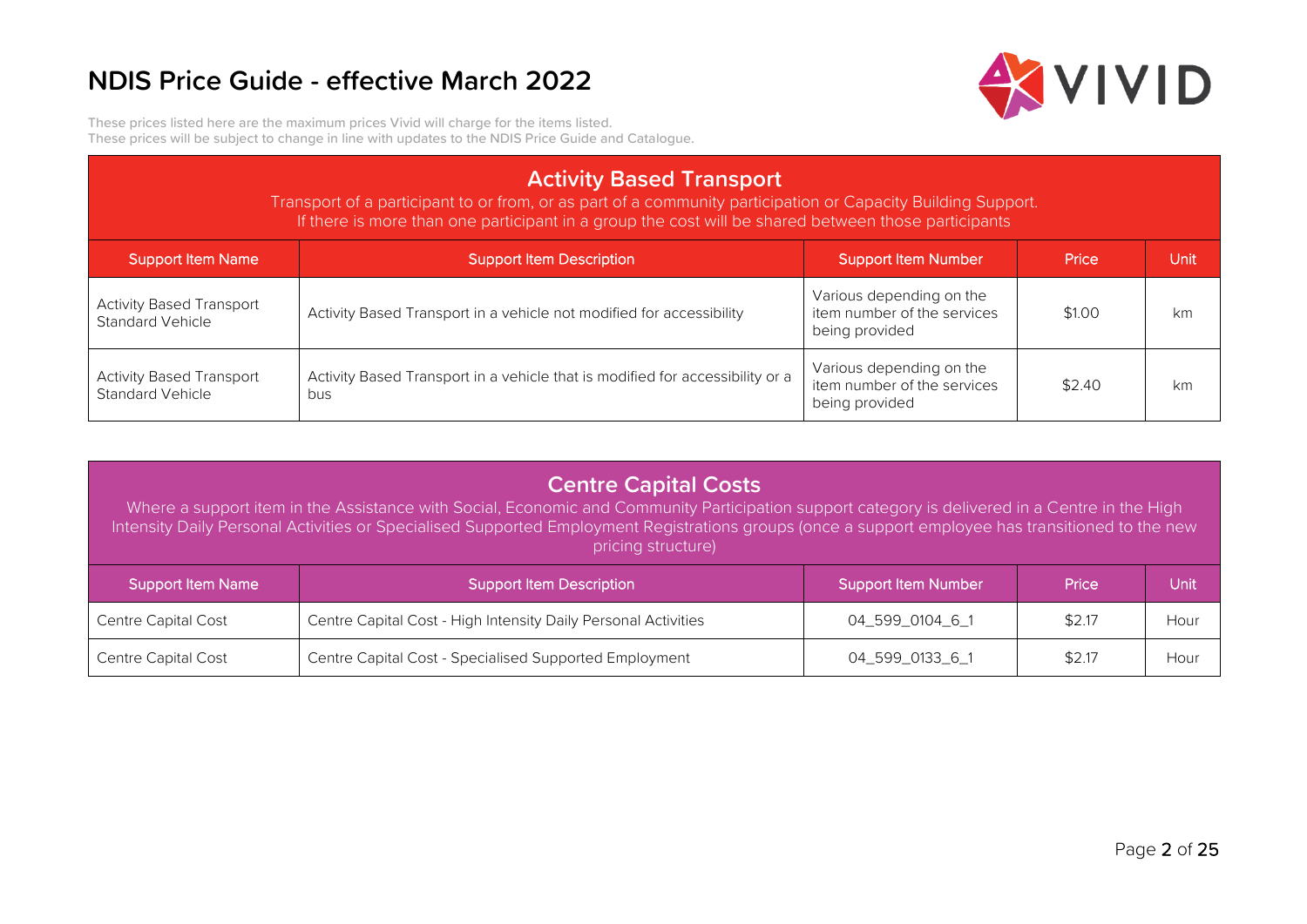

<span id="page-4-0"></span>These prices listed here are the maximum prices Vivid will charge for the items listed. These prices will be subject to change in line with updates to the NDIS Price Guide and Catalogue.

#### **Establishment Fees**

These support items are claimed by a provider who assists a participant with the implementation of their NDIS Plan. This can only be claimed for participants that are new to the Service Provider and for which the service provider has agreed to supply a minimum of 20 hours per month for 3 or more consecutive months

| <b>Support Item Name</b> | <b>Support Item Description</b>                                  | Support Item Number | Price    | <b>Unit</b> |
|--------------------------|------------------------------------------------------------------|---------------------|----------|-------------|
| Establishment Fee        | Establishment Fee - High Intensity Daily Personal Activities     | 01 049 0104 1 1     | \$571.00 | Each        |
| Establishment Fee        | Establishment Fee - Daily Personal Activities                    | 01 049 0107 1 1     | \$571.00 | Each        |
| Establishment Fee        | Establishment Fee - High Intensity Community Access              | 04_049_0104_1_1     | \$571.00 | Each        |
| Establishment Fee        | Establishment Fee - Participation in Community, Social and Civic | 04 049 0125 1 1     | \$571.00 | Each        |
| Establishment Fee        | Establishment Fee - Group and Centre Based Activities            | 04 049 0136 1 1     | \$571.00 | Each        |
| Establishment Fee        | Establishment Fee - Specialised Supported Employment             | 04_049_0133_5_1     | \$571.00 | Each        |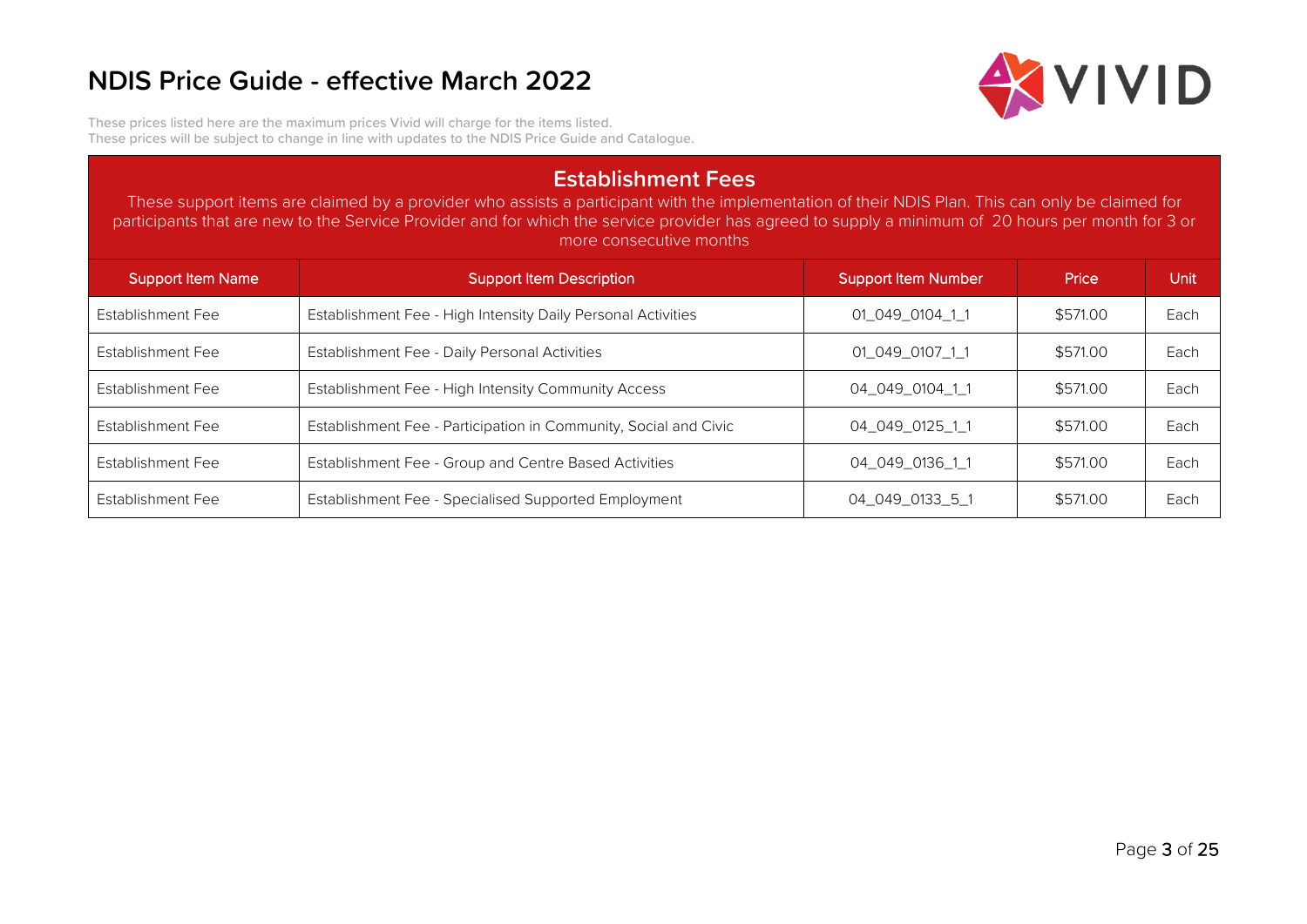

<span id="page-5-0"></span>These prices listed here are the maximum prices Vivid will charge for the items listed. These prices will be subject to change in line with updates to the NDIS Price Guide and Catalogue.

#### **Core - Assistance with Daily Life**

| <b>Support Item Name</b>                               | <b>Support Item Description</b>                                                    | <b>Support Item Number</b> | Price    | <b>Unit</b> |
|--------------------------------------------------------|------------------------------------------------------------------------------------|----------------------------|----------|-------------|
| Assistance with Self Care<br><b>Activities</b>         | Assistance with Self Care Activities - Standard Weekday Daytime - TTP<br>Provider  | 01_011_0107_1_1_T          | \$59.67  | Hour        |
| Assistance with Self Care<br><b>Activities</b>         | Assistance with Self Care Activities - Standard Weekday Evening - TTP<br>Provider  | 01_015_0107_1_1_T          | \$65.68  | Hour        |
| Assistance with Self Care<br><b>Activities</b>         | Assistance with Self Care Activities - Standard Weekday Night - TTP<br>Provider    | 01_002_0107_1_1_T          | \$66.88  | Hour        |
| Assistance with Self Care<br><b>Activities</b>         | Assistance with Self Care Activities - Standard Saturday - TTP Provider            | 01_013_0107_1_1_T          | \$83.70  | Hour        |
| Assistance with Self Care<br><b>Activities</b>         | Assistance with Self Care Activities - Standard Sunday - TTP Provider              | 01_014_0107_1_1_T          | \$107.75 | Hour        |
| Assistance with Self Care<br><b>Activities</b>         | Assistance with Self Care Activities - Standard Public Holiday-TTP<br>Provider     | 01_012_0107_1_1_T          | \$131.78 | Hour        |
| Assistance with Self Care<br><b>Activities</b>         | Assistance with Self Care Activities - Night-time Sleepover                        | 01_010_0107_1_1            | \$242.53 | Hour        |
| Assistance with Personal<br><b>Domestic Activities</b> | Assistance with Personal Domestic Activities                                       | 01_004_0107_1_1            | \$51.09  | Hour        |
| High Intensity Daily Personal<br><b>Activities</b>     | Assistance with Self Care Activities - Level 1 - Weekday Daytime - TTP<br>Provider | 01_300_0104_1_1_T          | \$59.67  | Hour        |
| High Intensity Daily Personal<br><b>Activities</b>     | Assistance with Self Care Activities - Level 1 - Weekday Evening - TTP<br>Provider | 01_301_0104_1_1_T          | \$65.68  | Hour        |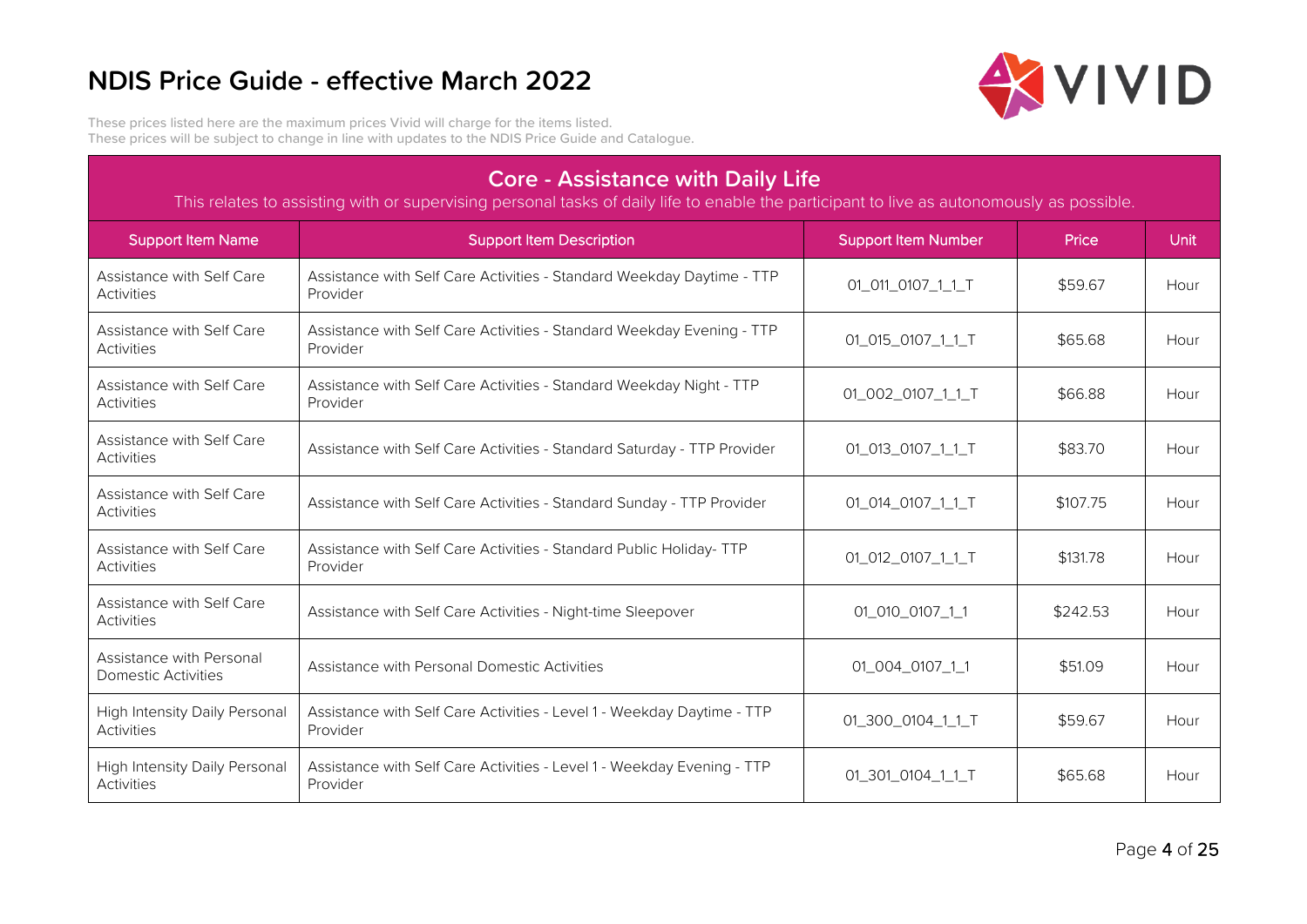

These prices listed here are the maximum prices Vivid will charge for the items listed. These prices will be subject to change in line with updates to the NDIS Price Guide and Catalogue.

#### **Core - Assistance with Daily Life**

| <b>Support Item Name</b>                                  | <b>Support Item Description</b>                                                    | <b>Support Item Number</b> | Price    | Unit |
|-----------------------------------------------------------|------------------------------------------------------------------------------------|----------------------------|----------|------|
| High Intensity Daily Personal<br><b>Activities</b>        | Assistance with Self Care Activities - Level 1 - Weekday Night - TTP<br>Provider   | 01_305_0104_1_1_T          | \$66.88  | Hour |
| High Intensity Daily Personal<br><b>Activities</b>        | Assistance with Self Care Activities - Level 1 - Saturday - TTP Provider           | 01_302_0104_1_1_T          | \$83.70  | Hour |
| <b>High Intensity Daily Personal</b><br><b>Activities</b> | Assistance with Self Care Activities - Level 1 - Sunday - TTP Provider             | 01_303_0104_1_1_T          | \$107.75 | Hour |
| High Intensity Daily Personal<br><b>Activities</b>        | Assistance with Self Care Activities - Level 1 - Public Holiday-TTP<br>Provider    | 01_304_0104_1_1_T          | \$131.78 | Hour |
| High Intensity Daily Personal<br><b>Activities</b>        | Assistance with Self Care Activities - Level 2 - Weekday Daytime - TTP<br>Provider | 01_400_0104_1_1_T          | \$64.36  | Hour |
| <b>High Intensity Daily Personal</b><br><b>Activities</b> | Assistance with Self Care Activities - Level 2 - Weekday Evening - TTP<br>Provider | 01_401_0104_1_1_T          | \$70.84  | Hour |
| High Intensity Daily Personal<br><b>Activities</b>        | Assistance with Self Care Activities - Level 2 - Weekday Night - TTP<br>Provider   | 01_405_0104_1_1_T          | \$72.14  | Hour |
| High Intensity Daily Personal<br><b>Activities</b>        | Assistance with Self Care Activities - Level 2 - Saturday - TTP Provider           | 01_402_0104_1_1_T          | \$90.28  | Hour |
| <b>High Intensity Daily Personal</b><br><b>Activities</b> | Assistance with Self Care Activities - Level 2 - Sunday - TTP Provider             | 01_403_0104_1_1_T          | \$116.22 | Hour |
| High Intensity Daily Personal<br><b>Activities</b>        | Assistance with Self Care Activities - Level 2 - Public Holiday- TTP<br>Provider   | 01_404_0104_1_1_T          | \$142.15 | Hour |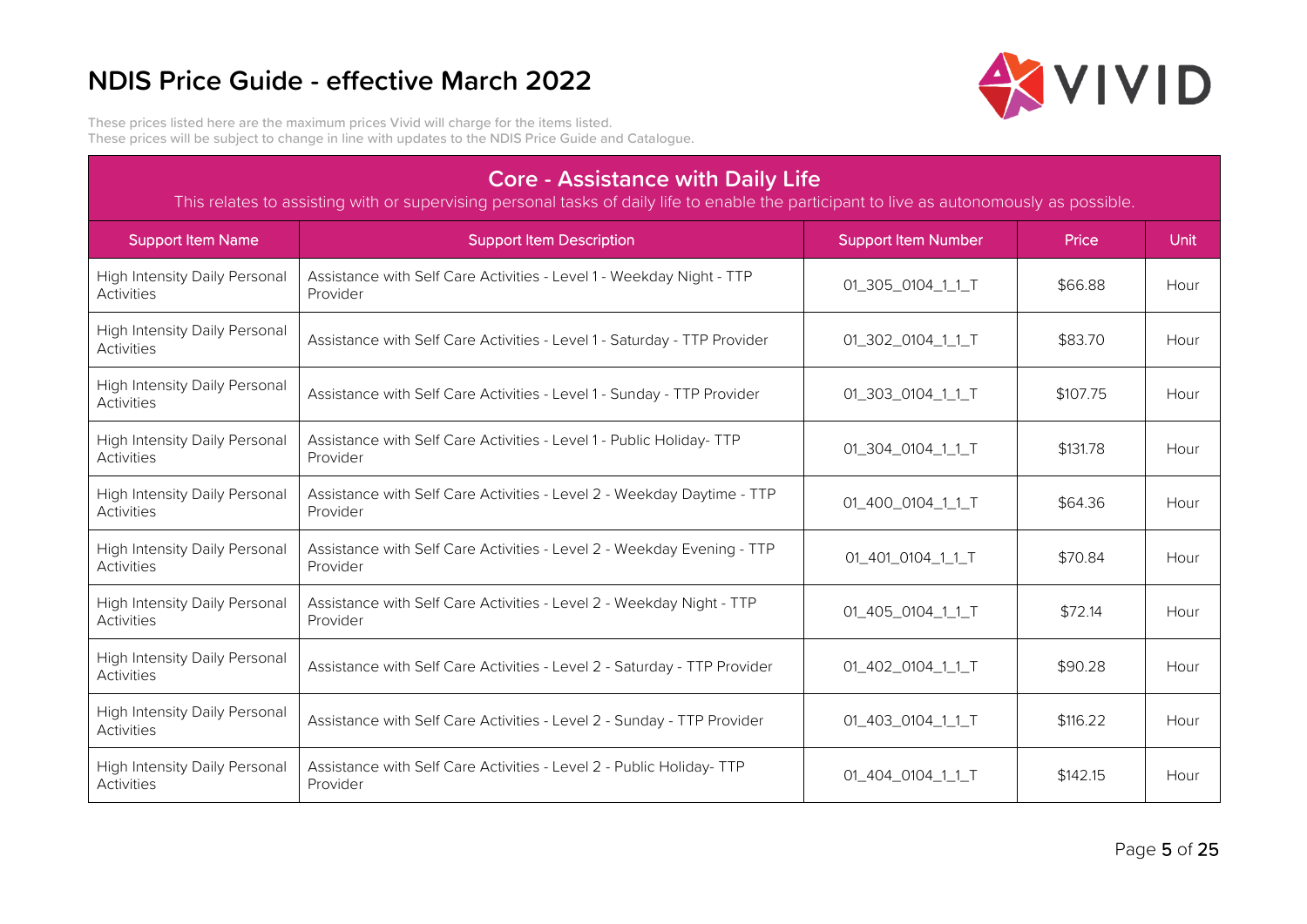

These prices listed here are the maximum prices Vivid will charge for the items listed. These prices will be subject to change in line with updates to the NDIS Price Guide and Catalogue.

#### **Core - Assistance with Daily Life**

| <b>Support Item Name</b>                           | <b>Support Item Description</b>                                                    | <b>Support Item Number</b> | Price    | Unit |
|----------------------------------------------------|------------------------------------------------------------------------------------|----------------------------|----------|------|
| High Intensity Daily Personal<br><b>Activities</b> | Assistance with Self Care Activities - Level 3 - Weekday Daytime - TTP<br>Provider | 01_500_0104_1_1_T          | \$67.66  | Hour |
| High Intensity Daily Personal<br><b>Activities</b> | Assistance with Self Care Activities - Level 3 - Weekday Evening - TTP<br>Provider | 01_501_0104_1_1_T          | \$74.47  | Hour |
| High Intensity Daily Personal<br><b>Activities</b> | Assistance with Self Care Activities - Level 3 - Weekday Night - TTP<br>Provider   | 01_505_0104_1_1_T          | \$75.84  | Hour |
| High Intensity Daily Personal<br><b>Activities</b> | Assistance with Self Care Activities - Level 3 - Saturday - TTP Provider           | 01_502_0104_1_1_T          | \$94.91  | Hour |
| High Intensity Daily Personal<br><b>Activities</b> | Assistance with Self Care Activities - Level 3 - Sunday - TTP Provider             | 01 503 0104 1 1 T          | \$122.18 | Hour |
| High Intensity Daily Personal<br><b>Activities</b> | Assistance with Self Care Activities - Level 3 - Public Holiday-TTP<br>Provider    | 01_504_0104_1_1_T          | \$149.43 | Hour |
| Assistance with Household<br>Tasks                 | House or Yard Maintenance                                                          | 01_019_0120_1_1            | \$49.30  | Hour |
| Assistance with Household<br>Tasks                 | House Cleaning and Other Household Tasks                                           | 01_020_0120_1_1            | \$50.20  | Hour |
| Assistance in Supported<br>Independent Living      | Assistance in Supported Independent Living - Standard - Weekday -<br>Daytime       | 01_801_0115_1_1            | \$57.10  | Hour |
| Assistance in Supported<br>Independent Living      | Assistance in Supported Independent Living - Standard - Weekday -<br>Evening       | 01 802 0115 1 1            | \$62.85  | Hour |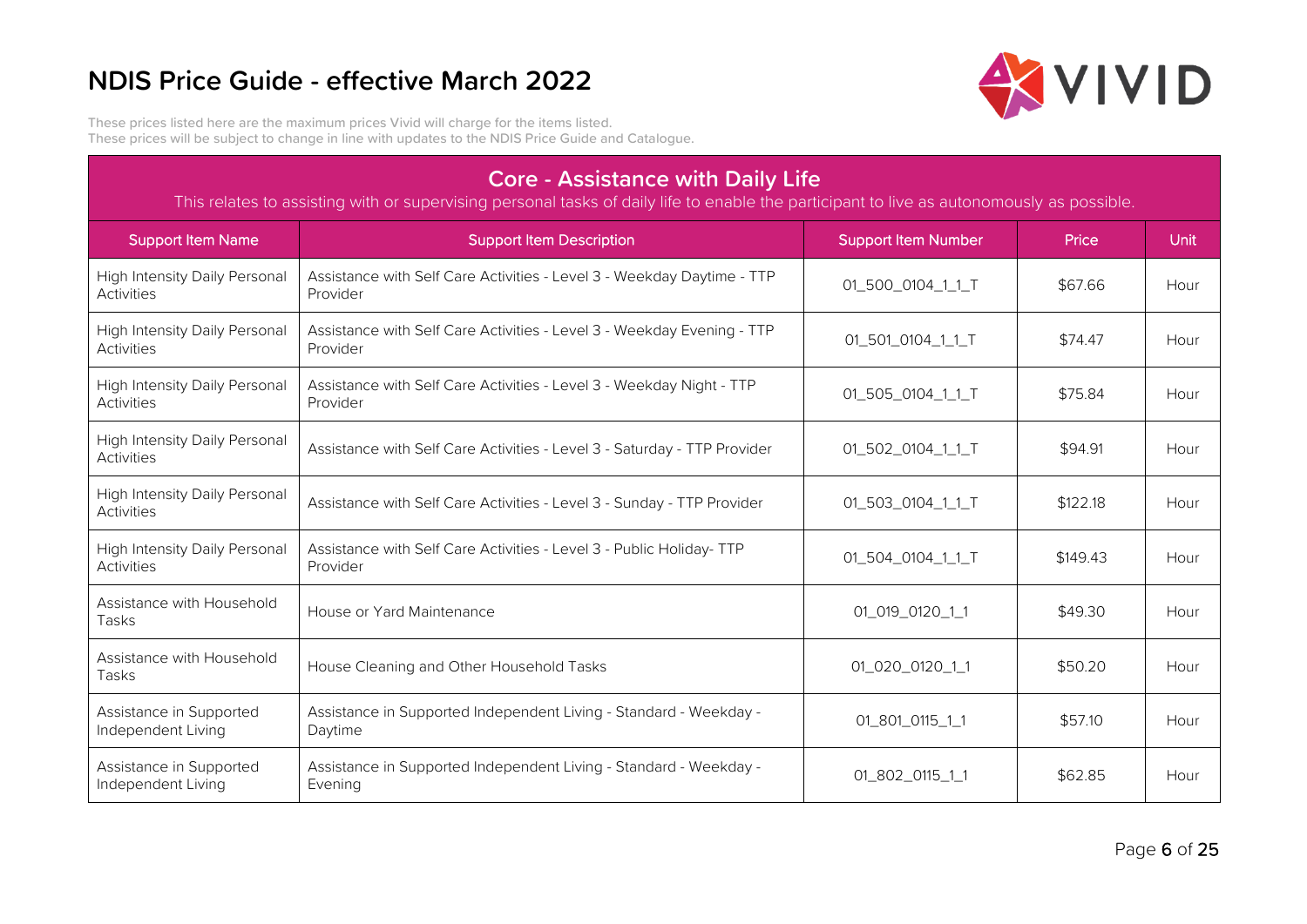

These prices listed here are the maximum prices Vivid will charge for the items listed. These prices will be subject to change in line with updates to the NDIS Price Guide and Catalogue.

#### **Core - Assistance with Daily Life**

| <b>Support Item Name</b>                      | <b>Support Item Description</b>                                                    | <b>Support Item Number</b> | Price    | <b>Unit</b> |
|-----------------------------------------------|------------------------------------------------------------------------------------|----------------------------|----------|-------------|
| Assistance in Supported<br>Independent Living | Assistance in Supported Independent Living - Standard - Weekday -<br>Night         | 01_803_0115_1_1            | \$64.00  | Hour        |
| Assistance in Supported<br>Independent Living | Assistance in Supported Independent Living - Standard - Saturday                   | 01_804_0115_1_1            | \$80.10  | Hour        |
| Assistance in Supported<br>Independent Living | Assistance in Supported Independent Living - Standard - Sunday                     | 01_805_0115_1_1            | \$103.11 | Hour        |
| Assistance in Supported<br>Independent Living | Assistance in Supported Independent Living - Standard - Public Holiday             | 01_806_0115_1_1            | \$126.11 | Hour        |
| Assistance in Supported<br>Independent Living | Assistance in Supported Independent Living - High Intensity - Weekday -<br>Daytime | 01_811_0115_1_1            | \$61.79  | Hour        |
| Assistance in Supported<br>Independent Living | Assistance in Supported Independent Living - High Intensity - Weekday -<br>Evening | 01 812 0115 1 1            | \$68.01  | Hour        |
| Assistance in Supported<br>Independent Living | Assistance in Supported Independent Living - High Intensity - Weekday -<br>Night   | 01_813_0115_1_1            | \$69.26  | Hour        |
| Assistance in Supported<br>Independent Living | Assistance in Supported Independent Living - High Intensity - Saturday             | 01_814_0115_1_1            | \$86.68  | Hour        |
| Assistance in Supported<br>Independent Living | Assistance in Supported Independent Living - High Intensity - Sunday               | 01_815_0115_1_1            | \$111.58 | Hour        |
| Assistance in Supported<br>Independent Living | Assistance in Supported Independent Living - High Intensity - Public<br>Holiday    | 01_816_0115_1_1            | \$136.48 | Hour        |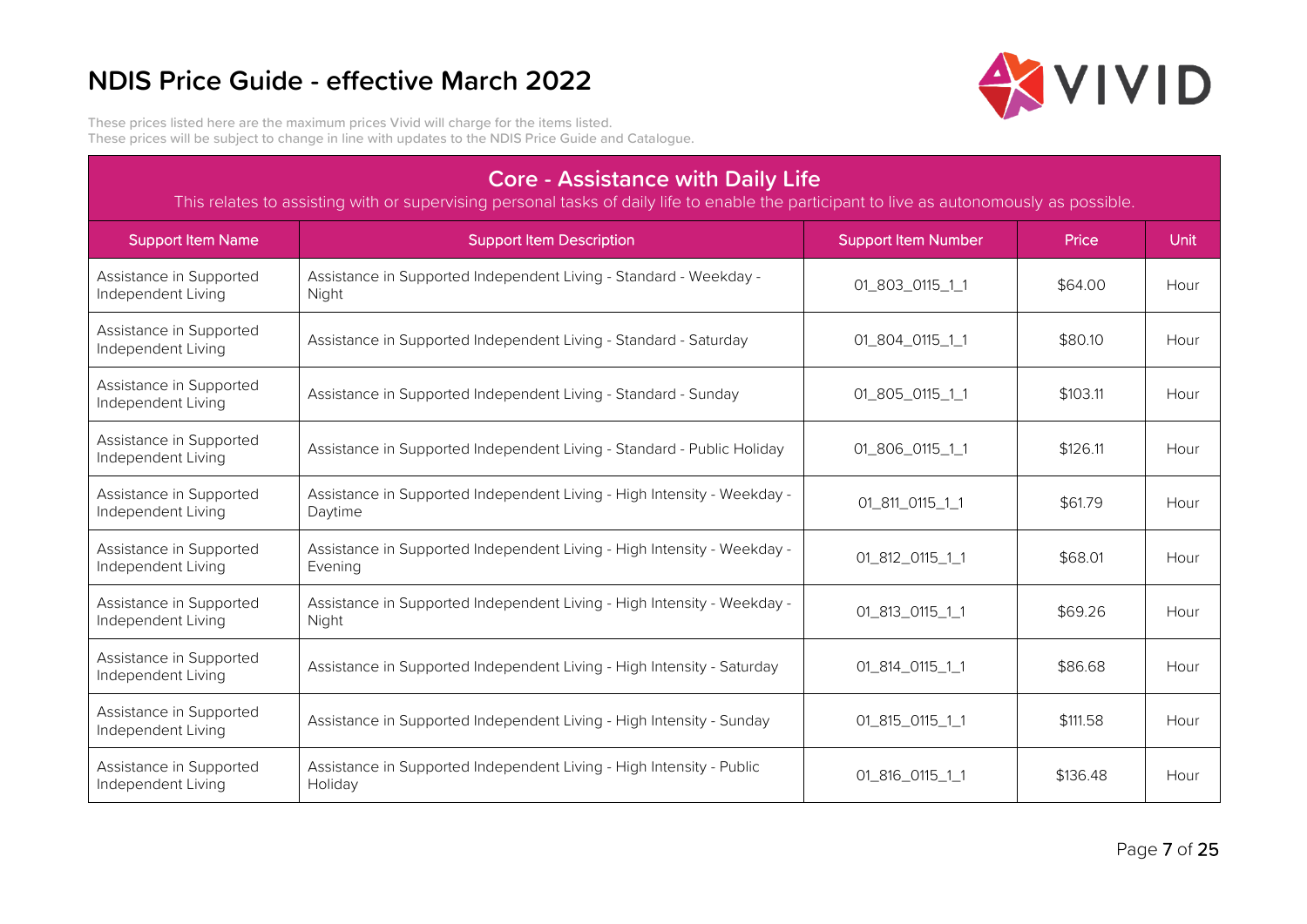

These prices listed here are the maximum prices Vivid will charge for the items listed. These prices will be subject to change in line with updates to the NDIS Price Guide and Catalogue.

#### **Core - Assistance with Daily Life**

| <b>Support Item Name</b>                                           | <b>Support Item Description</b>                                   | <b>Support Item Number</b> | Price      | <b>Unit</b>            |
|--------------------------------------------------------------------|-------------------------------------------------------------------|----------------------------|------------|------------------------|
| Assistance in Supported<br>Independent Living                      | Assistance in Supported Independent Living - Night-time Sleepover | 01_832_0115_1_1            | \$242.53   | Each                   |
| Short Term Accommodation<br>and Assistance (incl. Respite<br>Care) | STA and Assistance (incl. Respite) - 1:1 - Weekday                | 01_058_0115_1_1            | \$1,775.89 | <b>Per 24</b><br>Hours |
| Short Term Accommodation<br>and Assistance (incl. Respite<br>Care) | STA and Assistance (incl. Respite) - 1:1 - Saturday               | 01_059_0115_1_1            | \$2,263.73 | <b>Per 24</b><br>Hours |
| Short Term Accommodation<br>and Assistance (incl. Respite<br>Care) | STA and Assistance (incl. Respite) - 1:1 - Sunday                 | 01_060_0115_1_1            | \$2,861.33 | Per 24<br>Hours        |
| Short Term Accommodation<br>and Assistance (incl. Respite<br>Care) | STA and Assistance (incl. Respite) - 1:1 - Public Holiday         | 01_061_0115_1_1            | \$3,458.93 | <b>Per 24</b><br>Hours |
| Short Term Accommodation<br>and Assistance (incl. Respite<br>Care) | STA and Assistance (incl. Respite) - 1:2 - Weekday                | 01_054_0115_1_1            | \$979.65   | <b>Per 24</b><br>Hours |
| Short Term Accommodation<br>and Assistance (incl. Respite<br>Care) | STA and Assistance (incl. Respite) - 1:2 - Saturday               | 01_055_0115_1_1            | \$1,223.57 | Per 24<br>Hours        |
| Short Term Accommodation<br>and Assistance (incl. Respite<br>Care) | STA and Assistance (incl. Respite) - 1:2 - Sunday                 | 01_056_0115_1_1            | \$1,522.37 | Per 24<br>Hours        |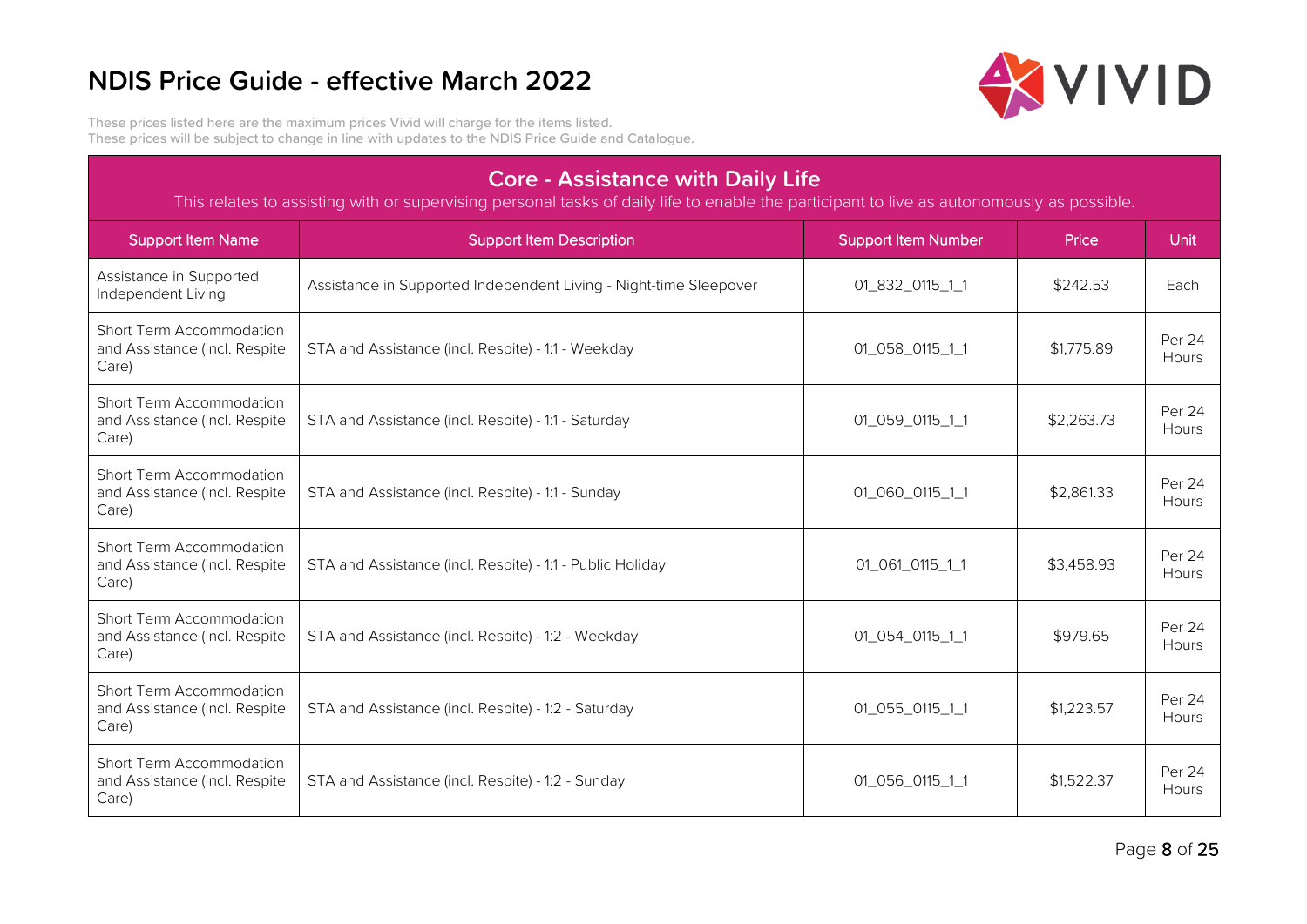

These prices listed here are the maximum prices Vivid will charge for the items listed. These prices will be subject to change in line with updates to the NDIS Price Guide and Catalogue.

#### **Core - Assistance with Daily Life**

| <b>Support Item Name</b>                                           | <b>Support Item Description</b>                           | <b>Support Item Number</b> | Price      | Unit                   |
|--------------------------------------------------------------------|-----------------------------------------------------------|----------------------------|------------|------------------------|
| Short Term Accommodation<br>and Assistance (incl. Respite<br>Care) | STA and Assistance (incl. Respite) - 1:2 - Public Holiday | 01_057_0115_1_1            | \$1,821.17 | Per 24<br><b>Hours</b> |
| Short Term Accommodation<br>and Assistance (incl. Respite<br>Care) | STA and Assistance (incl. Respite) - 1:3 - Weekday        | 01_062_0115_1_1            | \$714.24   | Per 24<br>Hours        |
| Short Term Accommodation<br>and Assistance (incl. Respite<br>Care) | STA and Assistance (incl. Respite) - 1:3 - Saturday       | 01_063_0115_1_1            | \$876.85   | Per 24<br>Hours        |
| Short Term Accommodation<br>and Assistance (incl. Respite<br>Care) | STA and Assistance (incl. Respite) - 1:3 - Sunday         | 01_064_0115_1_1            | \$1,076.05 | Per 24<br>Hours        |
| Short Term Accommodation<br>and Assistance (incl. Respite<br>Care) | STA and Assistance (incl. Respite) - 1:3 - Public Holiday | 01_065_0115_1_1            | \$1,275.25 | <b>Per 24</b><br>Hours |
| Short Term Accommodation<br>and Assistance (incl. Respite<br>Care) | STA and Assistance (incl. Respite) - 1:4 - Weekday        | 01_045_0115_1_1            | \$581.53   | Per 24<br>Hours        |
| Short Term Accommodation<br>and Assistance (incl. Respite<br>Care) | STA and Assistance (incl. Respite) - 1:4 - Saturday       | 01_051_0115_1_1            | \$703.49   | Per 24<br>Hours        |
| Short Term Accommodation<br>and Assistance (incl. Respite<br>Care) | STA and Assistance (incl. Respite) - 1:4 - Sunday         | 01_052_0115_1_1            | \$852.89   | Per 24<br>Hours        |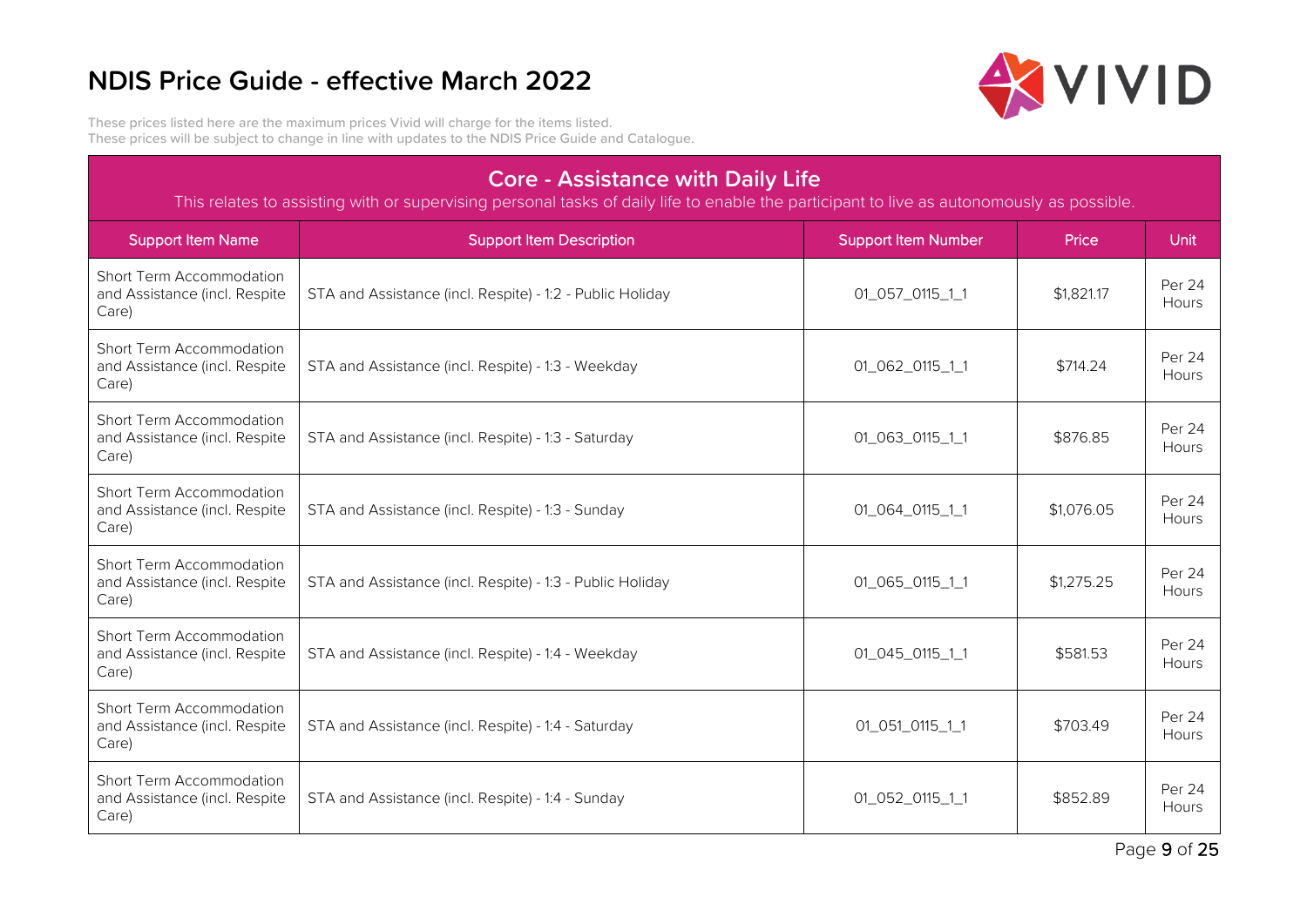

<span id="page-11-0"></span>These prices listed here are the maximum prices Vivid will charge for the items listed. These prices will be subject to change in line with updates to the NDIS Price Guide and Catalogue.

#### **Core - Assistance with Daily Life**

| <b>Support Item Name</b>                                           | <b>Support Item Description</b>                                            | <b>Support Item Number</b> | Price     | Unit            |
|--------------------------------------------------------------------|----------------------------------------------------------------------------|----------------------------|-----------|-----------------|
| Short Term Accommodation<br>and Assistance (incl. Respite<br>Care) | STA and Assistance (incl. Respite) - 1:4 - Public Holiday                  | 01_053_0115_1_1            | \$1002.29 | Per 24<br>Hours |
| Support Coordination -<br>temporary COVD19 support                 | Support Coordination Level 2: Coordination of Supports from Core<br>budget | 01_791_0106_8_3            | \$100.14  | Hour            |

| <b>Core - Assistance with Social, Economic and Community Participation</b><br>This support category relates to assisting with or supervising a participant to engage in community, social, recreational or economic activities. These<br>supports can be proceed in the community or in a centre. |                                                                                                 |                            |          |             |
|---------------------------------------------------------------------------------------------------------------------------------------------------------------------------------------------------------------------------------------------------------------------------------------------------|-------------------------------------------------------------------------------------------------|----------------------------|----------|-------------|
| <b>Support Item Name</b>                                                                                                                                                                                                                                                                          | <b>Support Item Description</b>                                                                 | <b>Support Item Number</b> | Price    | <b>Unit</b> |
| <b>Access Community, Social</b><br>and Rec Activities                                                                                                                                                                                                                                             | Access Community, Social and Rec Activities - Standard - Weekday<br>Daytime - TTP Provider      | 04 104 0125 6 1 T          | \$59.67  | Hour        |
| Access Community, Social<br>and Rec Activities                                                                                                                                                                                                                                                    | Access Community, Social and Rec Activities - Standard - Weekday<br>Evening - TTP Provider      | 04_103_0125_6_1_T          | \$65.68  | Hour        |
| <b>Access Community, Social</b><br>and Rec Activities                                                                                                                                                                                                                                             | Access Community, Social and Rec Activities - Standard - Saturday - TTP<br>Provider             | 04_105_0125_6_1_T          | \$83.70  | Hour        |
| <b>Access Community, Social</b><br>and Rec Activities                                                                                                                                                                                                                                             | Access Community, Social and Rec Activities - Standard - Sunday - TTP<br>Provider               | 04_106_0125_6_1_T          | \$107.75 | Hour        |
| <b>Access Community, Social</b><br>and Rec Activities                                                                                                                                                                                                                                             | Access Community, Social and Rec Activities - Standard - Public Holiday-<br><b>TTP Provider</b> | 04_102_0125_6_1_T          | \$131.78 | Hour        |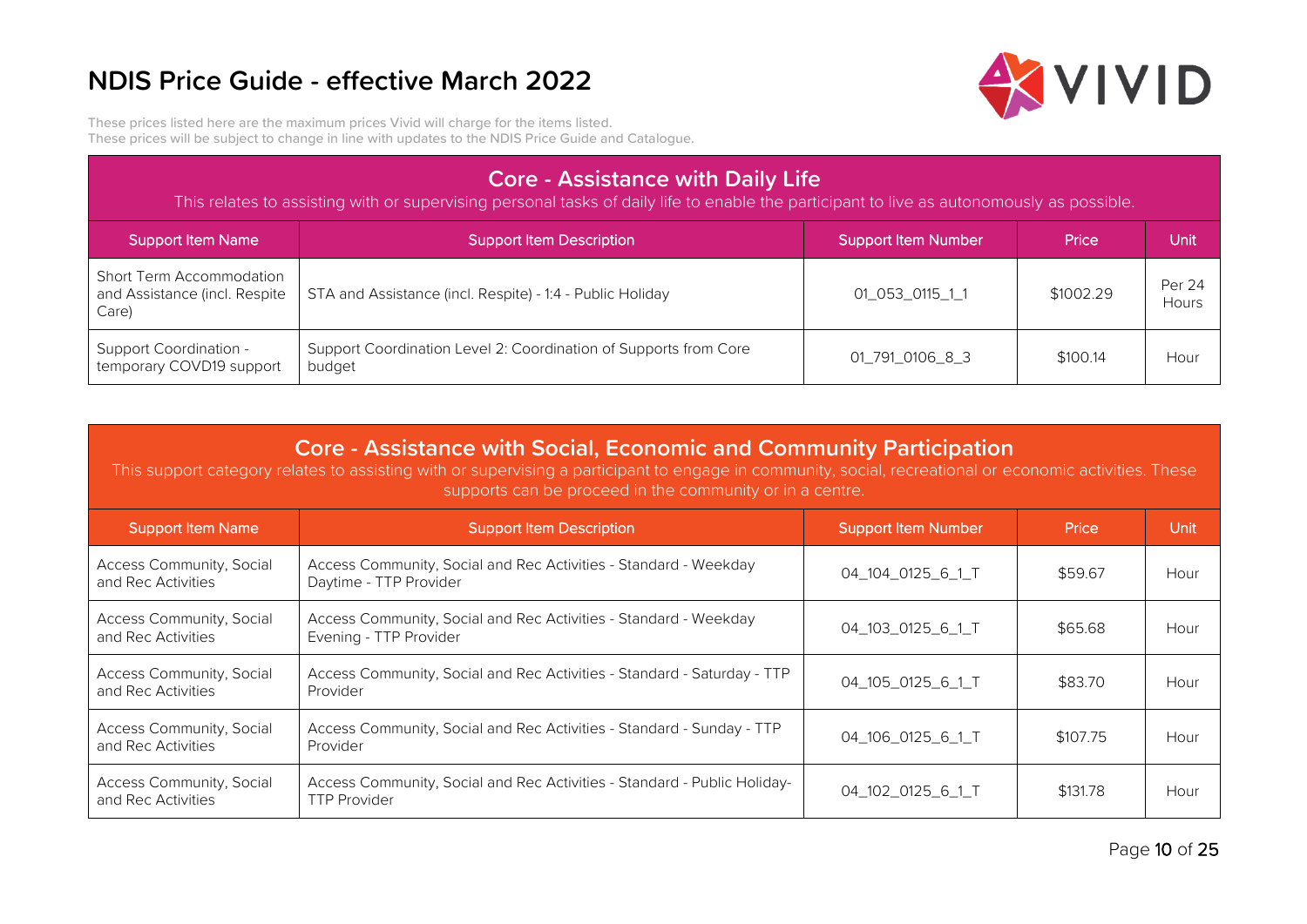

These prices listed here are the maximum prices Vivid will charge for the items listed. These prices will be subject to change in line with updates to the NDIS Price Guide and Catalogue.

#### **Core - Assistance with Social, Economic and Community Participation**

| <b>Support Item Name</b>                              | <b>Support Item Description</b>                                                                          | <b>Support Item Number</b> | Price    | Unit |
|-------------------------------------------------------|----------------------------------------------------------------------------------------------------------|----------------------------|----------|------|
| <b>Access Community, Social</b><br>and Rec Activities | Access Community, Social and Rec Activities - High Intensity Level 1 -<br>Weekday Daytime - TTP Provider | 04_300_0104_1_1_T          | \$59.67  | Hour |
| Access Community, Social<br>and Rec Activities        | Access Community, Social and Rec Activities - High Intensity Level 1 -<br>Weekday Evening - TTP Provider | 04_301_0104_1_1_T          | \$65.68  | Hour |
| <b>Access Community, Social</b><br>and Rec Activities | Access Community, Social and Rec Activities - High Intensity Level 1 -<br>Saturday - TTP Provider        | 04_302_0104_1_1_T          | \$83.70  | Hour |
| <b>Access Community, Social</b><br>and Rec Activities | Access Community, Social and Rec Activities - High Intensity Level 1 -<br>Sunday - TTP Provider          | 04_303_0104_1_1_T          | \$107.75 | Hour |
| <b>Access Community, Social</b><br>and Rec Activities | Access Community, Social and Rec Activities - High Intensity Level 1 -<br>Public Holiday - TTP Provider  | 04_304_0104_1_1_T          | \$131.78 | Hour |
| <b>Access Community, Social</b><br>and Rec Activities | Access Community, Social and Rec Activities - High Intensity Level 2 -<br>Weekday Daytime - TTP Provider | 04_400_0104_1_1_T          | \$64.36  | Hour |
| Access Community, Social<br>and Rec Activities        | Access Community, Social and Rec Activities - High Intensity Level 2 -<br>Weekday Evening - TTP Provider | 04_401_0104_1_1_T          | \$70.84  | Hour |
| <b>Access Community, Social</b><br>and Rec Activities | Access Community, Social and Rec Activities - High Intensity Level 2 -<br>Saturday - TTP Provider        | 04_402_0104_1_1_T          | \$90.28  | Hour |
| <b>Access Community, Social</b><br>and Rec Activities | Access Community, Social and Rec Activities - High Intensity Level 2 -<br>Sunday - TTP Provider          | 04_403_0104_1_1_T          | \$116.22 | Hour |
| Access Community, Social<br>and Rec Activities        | Access Community, Social and Rec Activities - High Intensity Level 2 -<br>Public Holiday - TTP Provider  | 04_404_0104_1_1_T          | \$142.15 | Hour |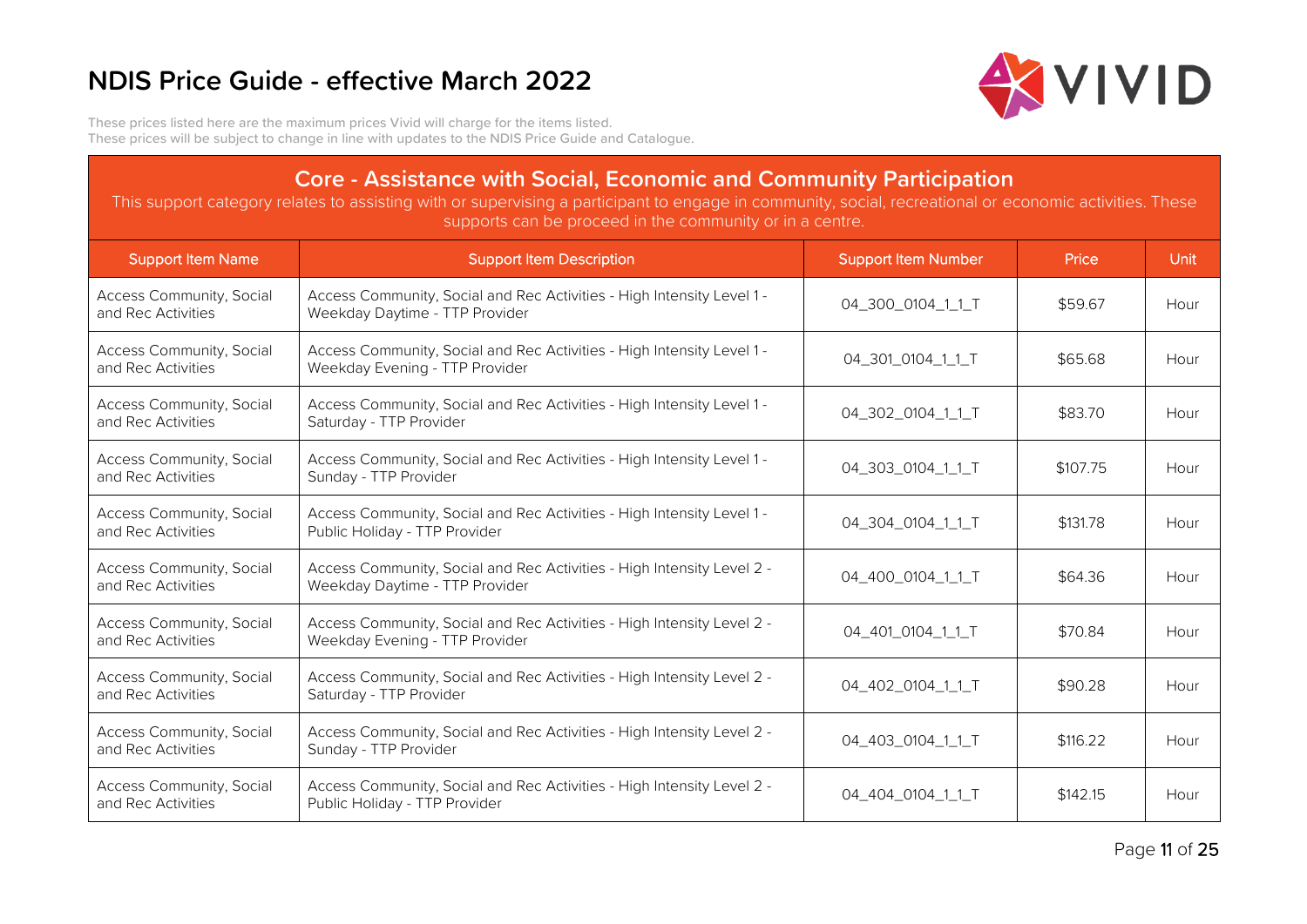

These prices listed here are the maximum prices Vivid will charge for the items listed. These prices will be subject to change in line with updates to the NDIS Price Guide and Catalogue.

#### **Core - Assistance with Social, Economic and Community Participation**

| <b>Support Item Name</b>                              | <b>Support Item Description</b>                                                                          | <b>Support Item Number</b> | Price    | Unit |
|-------------------------------------------------------|----------------------------------------------------------------------------------------------------------|----------------------------|----------|------|
| Access Community, Social<br>and Rec Activities        | Access Community, Social and Rec Activities - High Intensity Level 3 -<br>Weekday Daytime - TTP Provider | 04 500 0104 1 1 T          | \$67.66  | Hour |
| Access Community, Social<br>and Rec Activities        | Access Community, Social and Rec Activities - High Intensity Level 3 -<br>Weekday Evening - TTP Provider | 04_501_0104_1_1_T          | \$74.47  | Hour |
| Access Community, Social<br>and Rec Activities        | Access Community, Social and Rec Activities - High Intensity Level 3 -<br>Saturday - TTP Provider        | 04_502_0104_1_1_T          | \$94.91  | Hour |
| Access Community, Social<br>and Rec Activities        | Access Community, Social and Rec Activities - High Intensity Level 3 -<br>Sunday - TTP Provider          | 04_503_0104_1_1_T          | \$122.18 | Hour |
| <b>Access Community, Social</b><br>and Rec Activities | Access Community, Social and Rec Activities - High Intensity Level 3 -<br>Public Holiday - TTP Provider  | 04_504_0104_1_1_T          | \$149.43 | Hour |
| Group And Centre Based<br><b>Activities</b>           | Group Activities - Standard- Weekday - Daytime - TTP Provider                                            | 04_102_0136_6_1_T          | \$59.67  | Hour |
| Group And Centre Based<br><b>Activities</b>           | Group Activities - Standard- Weekday - Evening - TTP Provider                                            | 04_103_0136_6_1_T          | \$65.68  | Hour |
| Group And Centre Based<br><b>Activities</b>           | Group Activities - Standard- Saturday - TTP Provider                                                     | 04_104_0136_6_1_T          | \$83.70  | Hour |
| Group And Centre Based<br><b>Activities</b>           | Group Activities - Standard- Sunday - TTP Provider                                                       | 04_105_0136_6_1_T          | \$107.75 | Hour |
| Group And Centre Based<br><b>Activities</b>           | Group Activities - Standard- Public Holiday - TTP Provider                                               | 04_106_0136_6_1_T          | \$131.78 | Hour |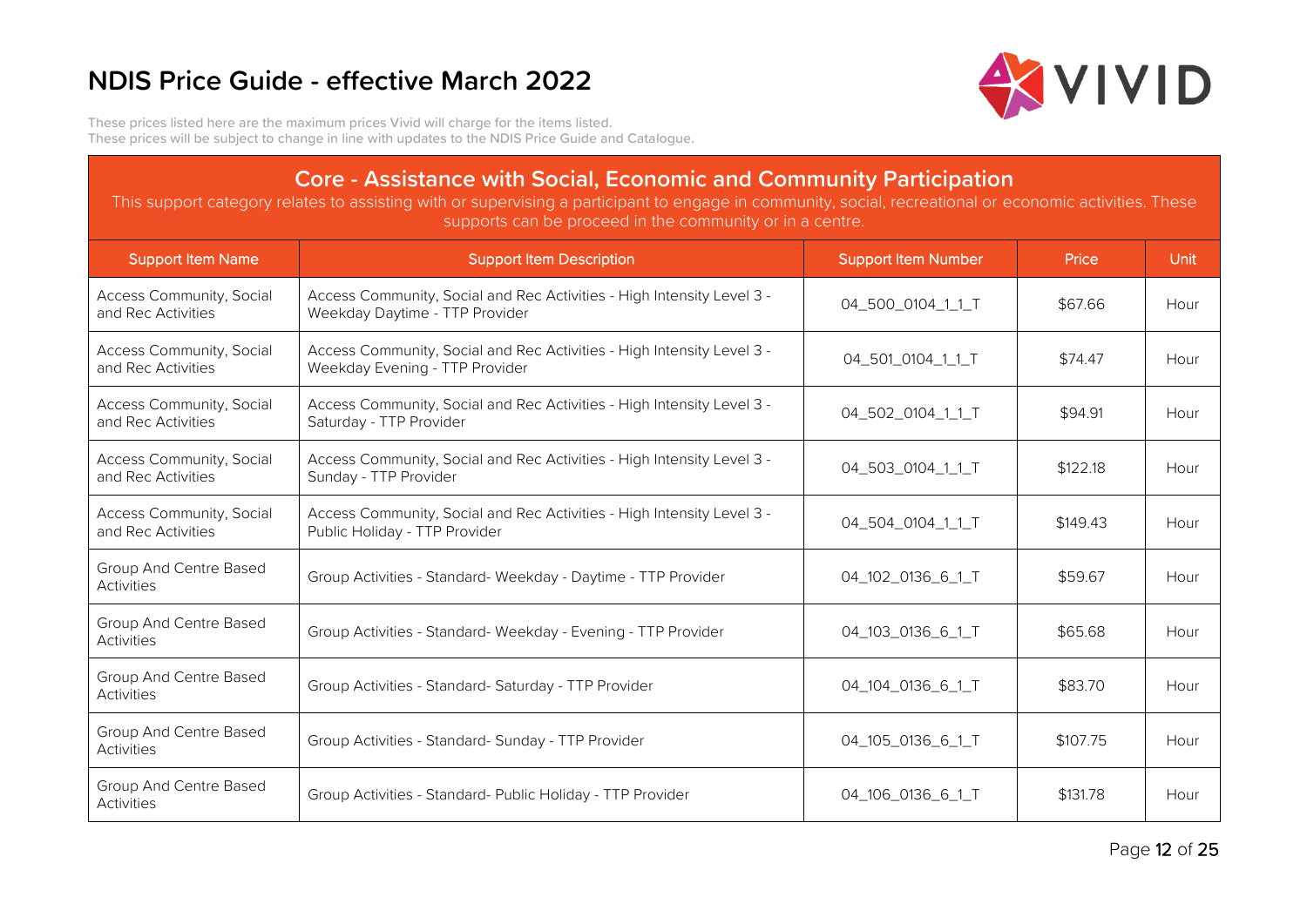

These prices listed here are the maximum prices Vivid will charge for the items listed. These prices will be subject to change in line with updates to the NDIS Price Guide and Catalogue.

#### **Core - Assistance with Social, Economic and Community Participation**

| <b>Support Item Name</b>                    | <b>Support Item Description</b>                                     | <b>Support Item Number</b> | Price    | Unit |
|---------------------------------------------|---------------------------------------------------------------------|----------------------------|----------|------|
| Group And Centre Based<br><b>Activities</b> | Group Activities - High Intensity- Weekday - Daytime - TTP Provider | 04_600_0104_6_1_T          | \$64.36  | Hour |
| Group And Centre Based<br><b>Activities</b> | Group Activities - High Intensity- Weekday - Evening - TTP Provider | 04_601_0104_6_1_T          | \$70.84  | Hour |
| Group And Centre Based<br><b>Activities</b> | Group Activities - High Intensity- Saturday - TTP Provider          | 04_602_0104_6_1_T          | \$90.28  | Hour |
| Group And Centre Based<br><b>Activities</b> | Group Activities - High Intensity- Sunday - TTP Provider            | 04_603_0104_6_1_T          | \$116.22 | Hour |
| Group And Centre Based<br><b>Activities</b> | Group Activities - High Intensity- Public Holiday - TTP Provider    | 04_604_0104_6_1_T          | \$142.15 | Hour |
| <b>Specialised Supported</b><br>Employment  | Supports in Employment - Weekday - Daytime - TTP Provider           | 04_801_0133_5_1_T          | \$59.67  | Hour |
| <b>Specialised Supported</b><br>Employment  | Supports in Employment - Weekday - Evening - TTP Provider           | 04_802_0133_5_1_T          | \$65.68  | Hour |
| <b>Specialised Supported</b><br>Employment  | Supports in Employment - Weekday - Saturday - TTP Provider          | 04_803_0133_5_1_T          | \$83.70  | Hour |
| <b>Specialised Supported</b><br>Employment  | Supports in Employment - Weekday - Sunday - TTP Provider            | 04_804_0133_5_1_T          | \$107.75 | Hour |
| Specialised Supported<br>Employment         | Supports in Employment - Weekday - Public Holiday - TTP Provider    | 04_805_0133_5_1_T          | \$131.78 | Hour |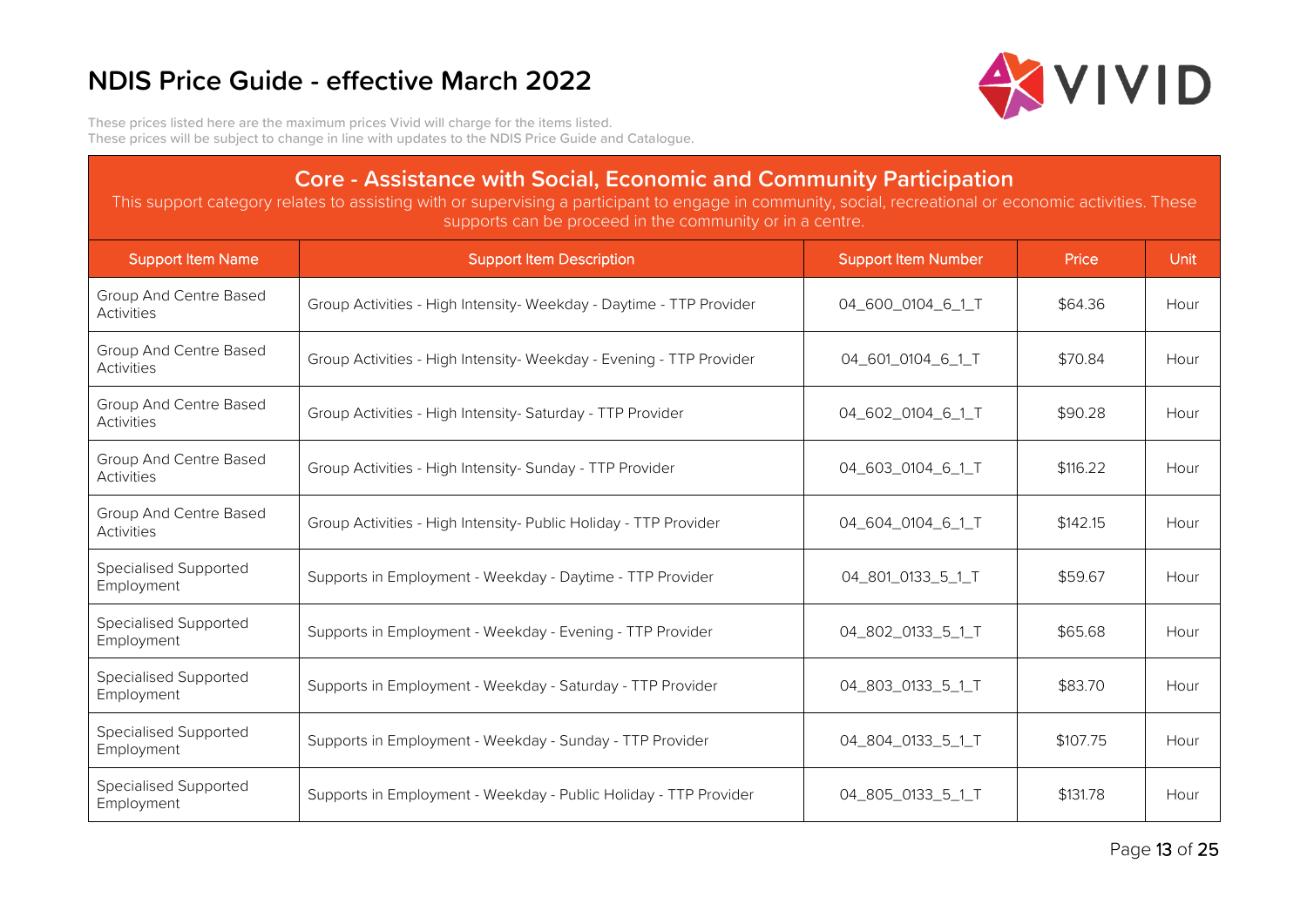

These prices listed here are the maximum prices Vivid will charge for the items listed. These prices will be subject to change in line with updates to the NDIS Price Guide and Catalogue.

#### **Core - Assistance with Social, Economic and Community Participation**

| <b>Support Item Name</b>                   | <b>Support Item Description</b>                                                             | <b>Support Item Number</b> | Price     | <b>Unit</b> |
|--------------------------------------------|---------------------------------------------------------------------------------------------|----------------------------|-----------|-------------|
| <b>Specialised Supported</b><br>Employment | Supports in Employment - Transitional Funding Arrangements                                  | 04_891_0133_5_1_D          | As quoted | Hour        |
| Group Activities in The<br>Community       | Group Activities in the Community 1:2 Standard - Weekday - Daytime -<br><b>TTP Provider</b> | 04 111 0136 6 1 T          | \$33.42   | Hour        |
| Group Activities in The<br>Community       | Group Activities in the Community 1:2 Standard - Weekday - Evening -<br><b>TTP Provider</b> | 04 114 0136 6 1 T          | \$36.78   | Hour        |
| Group Activities in The<br>Community       | Group Activities in the Community 1:2 Standard - Saturday - TTP Provider                    | 04_112_0136_6_1_T          | \$46.87   | Hour        |
| Group Activities in The<br>Community       | Group Activities in the Community 1:2 Standard - Sunday - TTP Provider                      | 04 113 0136 6 1 T          | \$60.34   | Hour        |
| Group Activities in The<br>Community       | Group Activities in the Community 1:2 Standard - Public Holiday - TTP<br>Provider           | 04_128_0136_6_1_T          | \$73.80   | Hour        |
| Group Activities in The<br>Community       | Group Activities in the Community 1:3 Standard - Weekday - Daytime -<br><b>TTP Provider</b> | 04_120_0136_6_1_T          | \$24.66   | Hour        |
| Group Activities in The<br>Community       | Group Activities in the Community 1:3 Standard - Weekday - Evening -<br><b>TTP Provider</b> | 04_123_0136_6_1_T          | \$27.15   | Hour        |
| Group Activities in The<br>Community       | Group Activities in the Community 1:3 Standard - Saturday - TTP Provider                    | 04_121_0136_6_1_T          | \$34.60   | Hour        |
| Group Activities in The<br>Community       | Group Activities in the Community 1:3 Standard - Sunday - TTP Provider                      | 04_122_0136_6_1_T          | \$44.54   | Hour        |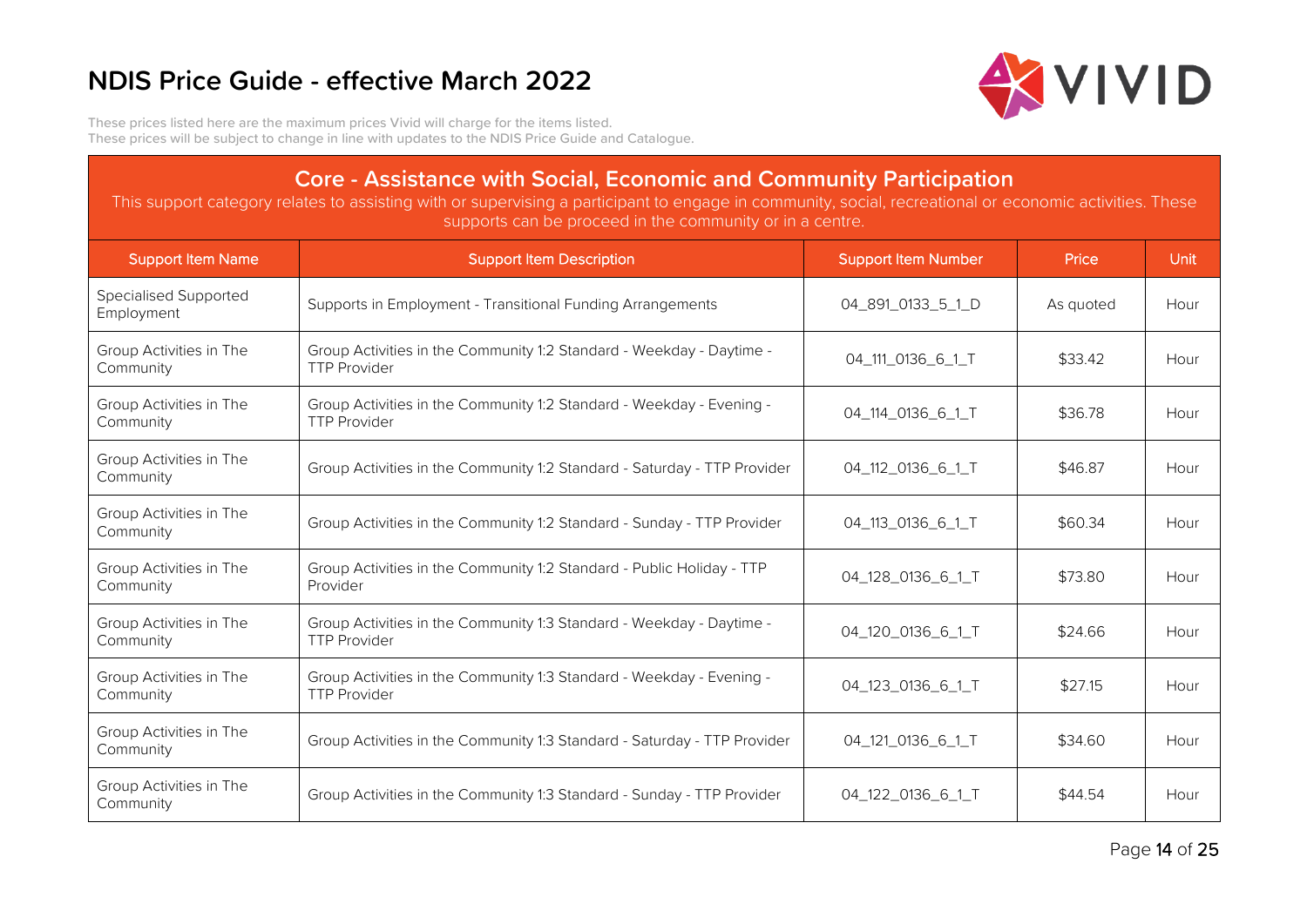

These prices listed here are the maximum prices Vivid will charge for the items listed. These prices will be subject to change in line with updates to the NDIS Price Guide and Catalogue.

#### **Core - Assistance with Social, Economic and Community Participation**

| <b>Support Item Name</b>             | <b>Support Item Description</b>                                                             | <b>Support Item Number</b> | Price   | Unit |
|--------------------------------------|---------------------------------------------------------------------------------------------|----------------------------|---------|------|
| Group Activities in The<br>Community | Group Activities in the Community 1:3 Standard - Public Holiday - TTP<br>Provider           | 04 129 0136 6 1 T          | \$54.47 | Hour |
| Group Activities in The<br>Community | Group Activities in the Community 1:4 Standard - Weekday - Daytime -<br><b>TTP Provider</b> | 04_136_0136_6_1_T          | \$20.29 | Hour |
| Group Activities in The<br>Community | Group Activities in the Community 1:4 Standard - Weekday - Evening -<br><b>TTP Provider</b> | 04_137_0136_6_1_T          | \$22.33 | Hour |
| Group Activities in The<br>Community | Group Activities in the Community 1:4 Standard - Saturday - TTP Provider                    | 04_138_0136_6_1_T          | \$28.46 | Hour |
| Group Activities in The<br>Community | Group Activities in the Community 1:4 Standard - Sunday - TTP Provider                      | 04 139 0136 6 1 T          | \$36.64 | Hour |
| Group Activities in The<br>Community | Group Activities in the Community 1:4 Standard - Public Holiday - TTP<br>Provider           | 04 140 0136 6 1 T          | \$44.81 | Hour |
| Group Activities in The<br>Community | Group Activities in the Community 1:5 Standard - Weekday - Daytime -<br><b>TTP Provider</b> | 04_141_0136_6_1_T          | \$17.66 | Hour |
| Group Activities in The<br>Community | Group Activities in the Community 1:5 Standard - Weekday - Evening -<br><b>TTP Provider</b> | 04_142_0136_6_1_T          | \$19.44 | Hour |
| Group Activities in The<br>Community | Group Activities in the Community 1:5 Standard - Saturday - TTP Provider                    | 04_143_0136_6_1_T          | \$24.78 | Hour |
| Group Activities in The<br>Community | Group Activities in the Community 1:5 Standard - Sunday - TTP Provider                      | 04_144_0136_6_1_T          | \$31.89 | Hour |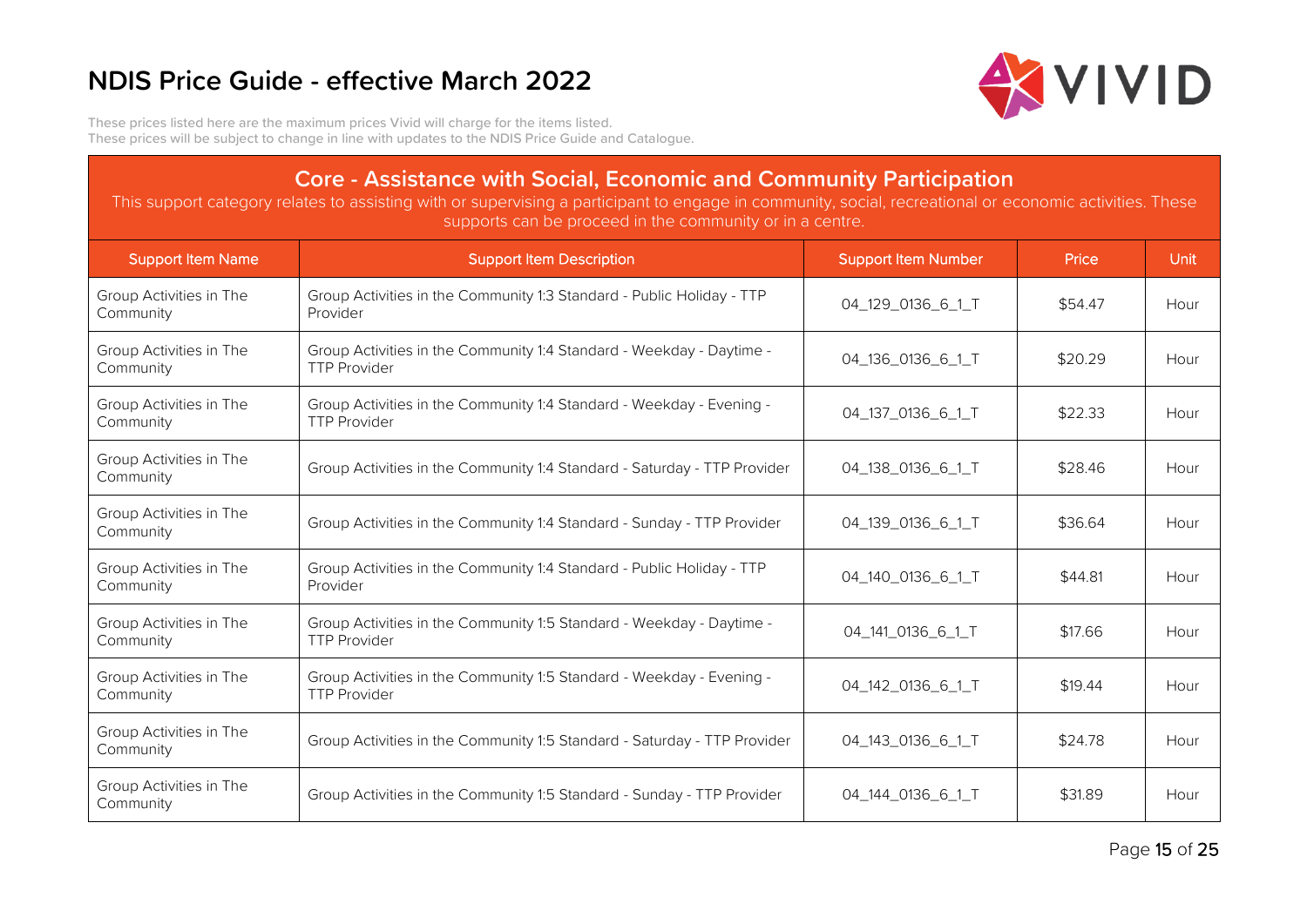

These prices listed here are the maximum prices Vivid will charge for the items listed. These prices will be subject to change in line with updates to the NDIS Price Guide and Catalogue.

#### **Core - Assistance with Social, Economic and Community Participation**

| <b>Support Item Name</b>             | <b>Support Item Description</b>                                                   | <b>Support Item Number</b> | Price    | <b>Unit</b> |
|--------------------------------------|-----------------------------------------------------------------------------------|----------------------------|----------|-------------|
| Group Activities in The<br>Community | Group Activities in the Community 1:5 Standard - Public Holiday - TTP<br>Provider | 04_145_0136_6_1_T          | \$39.01  | Hour        |
| Group Activities in A Centre         | Group Activities in a Centre 1:1 Standard - Weekday - Daytime - TTP<br>Provider   | 04_160_0136_6_1_T          | \$61.84  | Hour        |
| Group Activities in A Centre         | Group Activities in a Centre 1:1 Standard - Weekday - Evening - TTP<br>Provider   | 04_161_0136_6_1_T          | \$67.85  | Hour        |
| Group Activities in A Centre         | Group Activities in a Centre 1:1 Standard - Saturday - TTP Provider               | 04_162_0136_6_1_T          | \$85.87  | Hour        |
| Group Activities in A Centre         | Group Activities in a Centre 1:1 Standard - Sunday - TTP Provider                 | 04_163_0136_6_1_T          | \$109.92 | Hour        |
| Group Activities in A Centre         | Group Activities in a Centre 1:1 Standard - Public Holiday - TTP Provider         | 04_164_0136_6_1_T          | \$133.95 | Hour        |
| Group Activities in A Centre         | Group Activities in a Centre 1:2 Standard - Weekday - Daytime - TTP<br>Provider   | 04 165 0136 6 1 T          | \$35.59  | Hour        |
| Group Activities in A Centre         | Group Activities in a Centre 1:2 Standard - Weekday - Evening - TTP<br>Provider   | 04_166_0136_6_1_T          | \$38.95  | Hour        |
| Group Activities in A Centre         | Group Activities in a Centre 1:2 Standard - Saturday - TTP Provider               | 04_167_0136_6_1_T          | \$49.04  | Hour        |
| Group Activities in A Centre         | Group Activities in a Centre 1:2 Standard - Sunday - TTP Provider                 | 04_168_0136_6_1_T          | \$62.51  | Hour        |
| Group Activities in A Centre         | Group Activities in a Centre 1:2 Standard - Public Holiday - TTP Provider         | 04_169_0136_6_1_T          | \$75.97  | Hour        |
| Group Activities in A Centre         | Group Activities in a Centre 1:3 Standard - Weekday - Daytime - TTP<br>Provider   | 04_170_0136_6_1_T          | \$26.83  | Hour        |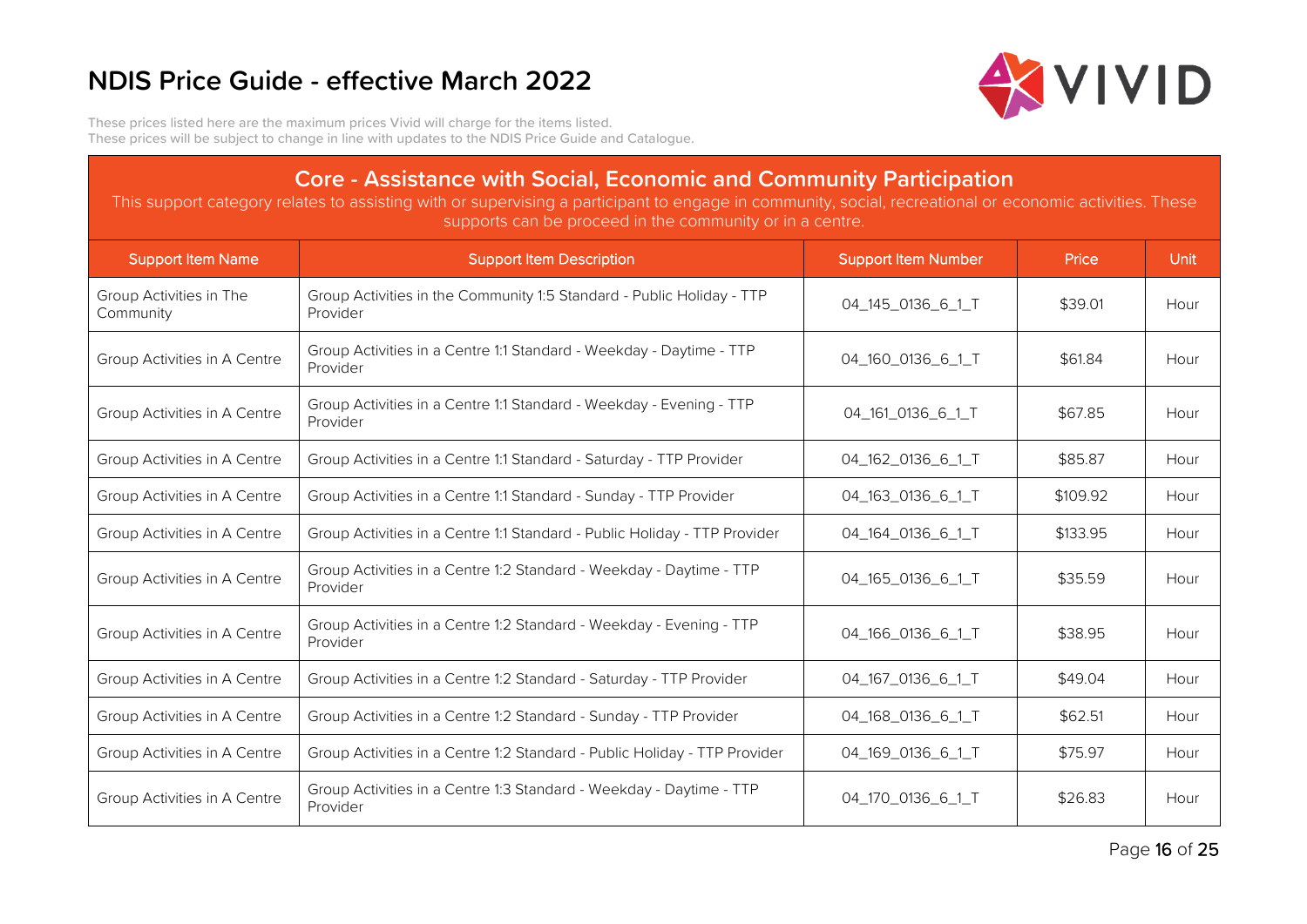

These prices listed here are the maximum prices Vivid will charge for the items listed. These prices will be subject to change in line with updates to the NDIS Price Guide and Catalogue.

#### **Core - Assistance with Social, Economic and Community Participation**

| <b>Support Item Name</b>     | <b>Support Item Description</b>                                                 | <b>Support Item Number</b> | Price   | <b>Unit</b> |
|------------------------------|---------------------------------------------------------------------------------|----------------------------|---------|-------------|
| Group Activities in A Centre | Group Activities in a Centre 1:3 Standard - Weekday - Evening - TTP<br>Provider | 04_171_0136_6_1_T          | \$29.32 | Hour        |
| Group Activities in A Centre | Group Activities in a Centre 1:3 Standard - Saturday - TTP Provider             | 04_172_0136_6_1_T          | \$36.77 | Hour        |
| Group Activities in A Centre | Group Activities in a Centre 1:3 Standard - Sunday - TTP Provider               | 04 173 0136 6 1 T          | \$46.71 | Hour        |
| Group Activities in A Centre | Group Activities in a Centre 1:3 Standard - Public Holiday - TTP Provider       | 04_174_0136_6_1_T          | \$56.64 | Hour        |
| Group Activities in A Centre | Group Activities in a Centre 1:4 Standard - Weekday - Daytime - TTP<br>Provider | 04_175_0136_6_1_T          | \$22.46 | Hour        |
| Group Activities in A Centre | Group Activities in a Centre 1:4 Standard - Weekday - Evening - TTP<br>Provider | 04_176_0136_6_1_T          | \$24.50 | Hour        |
| Group Activities in A Centre | Group Activities in a Centre 1:4 Standard - Saturday - TTP Provider             | 04_177_0136_6_1_T          | \$30.63 | Hour        |
| Group Activities in A Centre | Group Activities in a Centre 1:4 Standard - Sunday - TTP Provider               | 04_178_0136_6_1_T          | \$38.81 | Hour        |
| Group Activities in A Centre | Group Activities in a Centre 1:4 Standard - Public Holiday - TTP Provider       | 04 179 0136 6 1 T          | \$46.98 | Hour        |
| Group Activities in A Centre | Group Activities in a Centre 1:5 Standard - Weekday - Daytime - TTP<br>Provider | 04_180_0136_6_1_T          | \$19.83 | Hour        |
| Group Activities in A Centre | Group Activities in a Centre 1:5 Standard - Weekday - Evening - TTP<br>Provider | 04_181_0136_6_1_T          | \$21.61 | Hour        |
| Group Activities in A Centre | Group Activities in a Centre 1:5 Standard - Saturday - TTP Provider             | 04_182_0136_6_1_T          | \$26.95 | Hour        |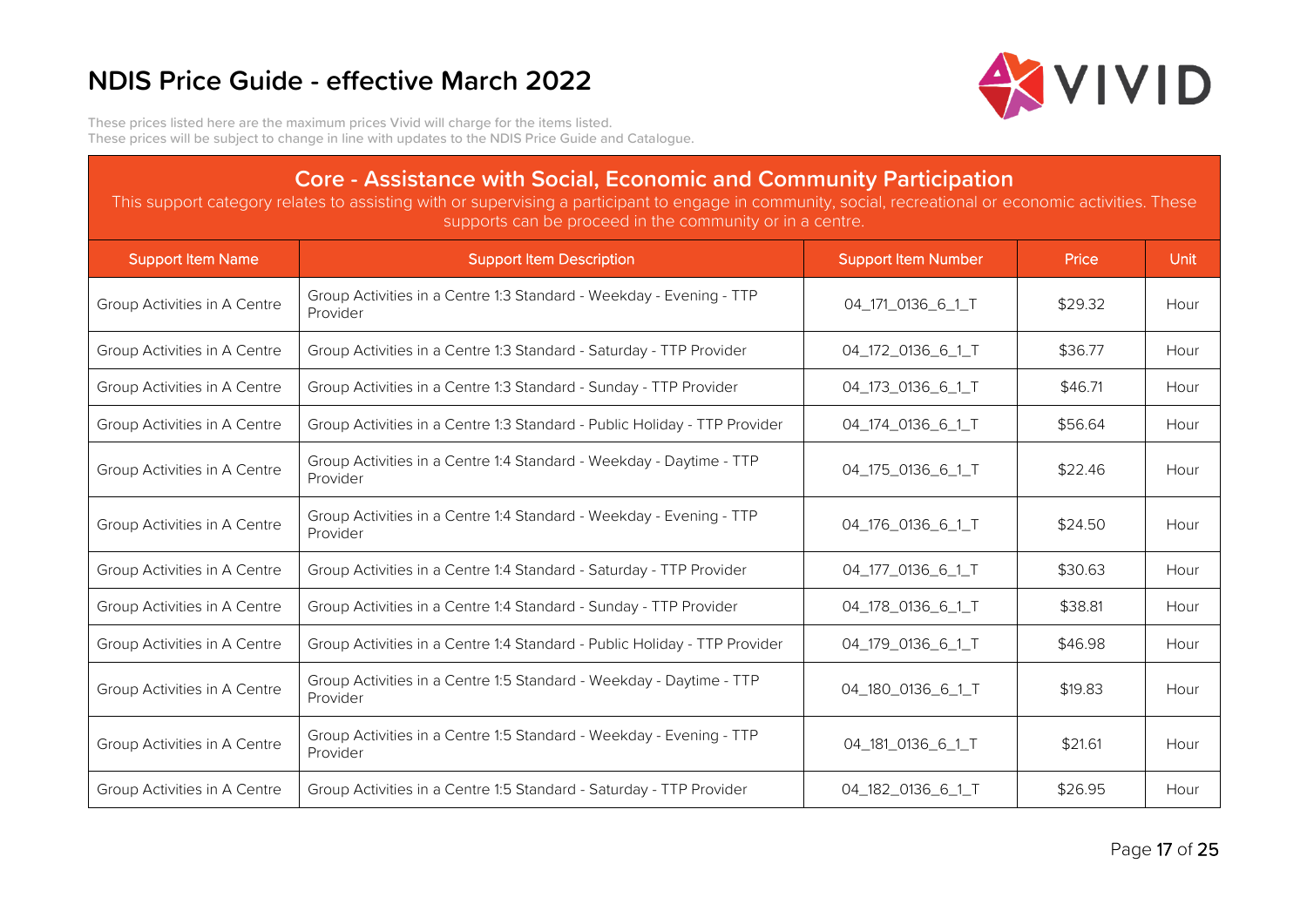

These prices listed here are the maximum prices Vivid will charge for the items listed. These prices will be subject to change in line with updates to the NDIS Price Guide and Catalogue.

#### **Core - Assistance with Social, Economic and Community Participation**

| <b>Support Item Name</b>             | <b>Support Item Description</b>                                                                | <b>Support Item Number</b> | Price   | <b>Unit</b> |
|--------------------------------------|------------------------------------------------------------------------------------------------|----------------------------|---------|-------------|
| Group Activities in A Centre         | Group Activities in a Centre 1:5 Standard - Sunday - TTP Provider                              | 04_183_0136_6_1_T          | \$34.06 | Hour        |
| Group Activities in A Centre         | Group Activities in a Centre 1:5 Standard - Public Holiday - TTP Provider                      | 04_184_0136_6_1_T          | \$41.18 | Hour        |
| Group Activities in The<br>Community | Group Activities in the Community 1:2 High Intensity - Weekday - Daytime<br>- TTP Provider     | 04_116_0104_6_1_T          | \$36.04 | Hour        |
| Group Activities in The<br>Community | Group Activities in the Community 1:2 High Intensity - Weekday - Evening<br>- TTP Provider     | 04_119_0104_6_1_T          | \$39.67 | Hour        |
| Group Activities in The<br>Community | Group Activities in the Community 1:2 High Intensity - Saturday - TTP<br>Provider              | 04_117_0104_6_1_T          | \$50.56 | Hour        |
| Group Activities in The<br>Community | Group Activities in the Community 1:2 High Intensity - Sunday - TTP<br>Provider                | 04 118 0104 6 1 T          | \$65.08 | Hour        |
| Group Activities in The<br>Community | Group Activities in the Community 1:2 High Intensity - Public Holiday -<br><b>TTP Provider</b> | 04 130 0104 6 1 T          | \$79.60 | Hour        |
| Group Activities in The<br>Community | Group Activities in the Community 1:3 High Intensity - Weekday - Daytime<br>- TTP Provider     | 04_124_0104_6_1_T          | \$26.60 | Hour        |
| Group Activities in The<br>Community | Group Activities in the Community 1:3 High Intensity - Weekday - Evening<br>- TTP Provider     | 04_127_0104_6_1_T          | \$29.28 | Hour        |
| Group Activities in The<br>Community | Group Activities in the Community 1:3 High Intensity - Saturday - TTP<br>Provider              | 04_125_0104_6_1_T          | \$37.32 | Hour        |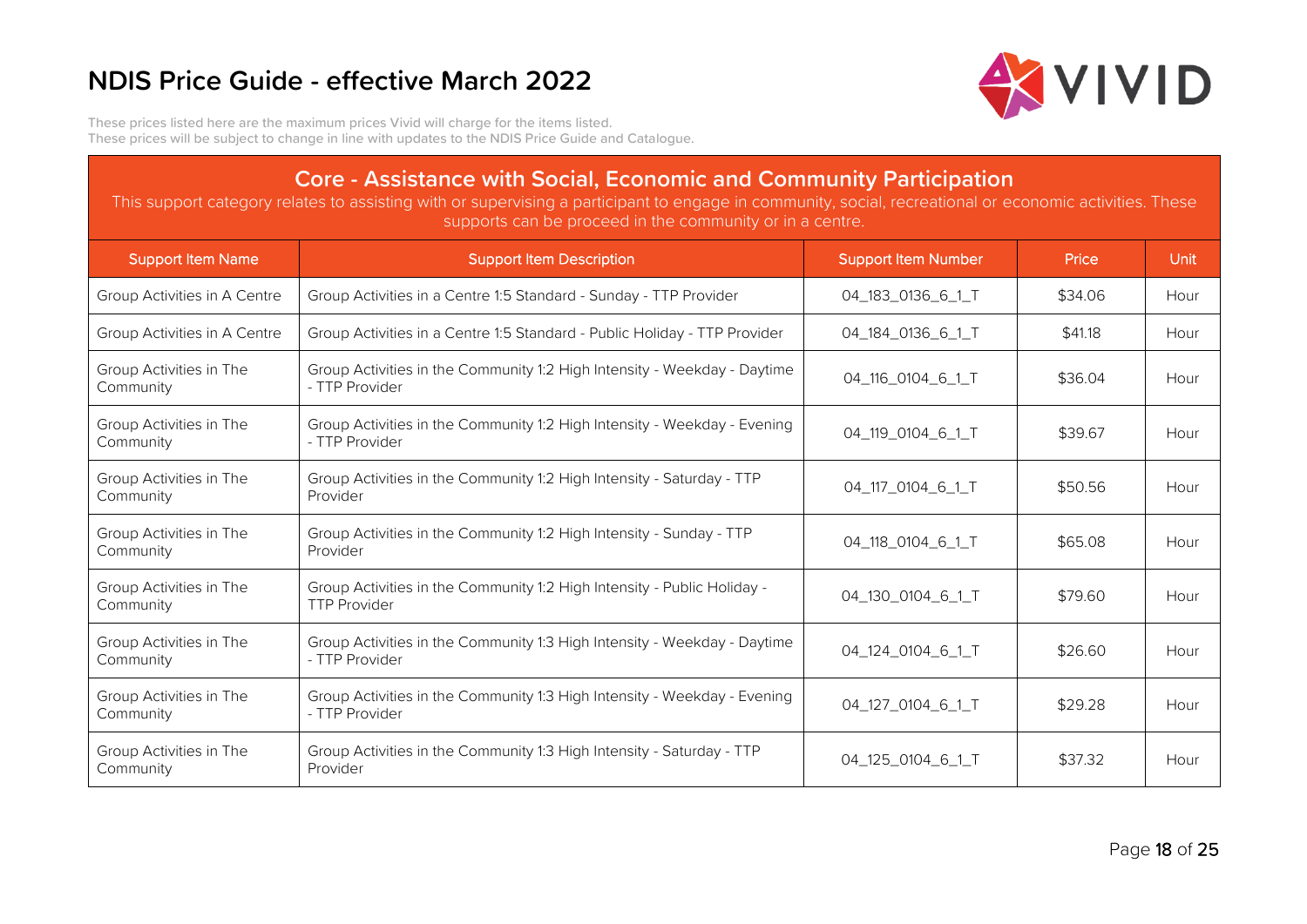

These prices listed here are the maximum prices Vivid will charge for the items listed. These prices will be subject to change in line with updates to the NDIS Price Guide and Catalogue.

#### **Core - Assistance with Social, Economic and Community Participation**

| <b>Support Item Name</b>             | <b>Support Item Description</b>                                                                | <b>Support Item Number</b> | Price   | Unit |
|--------------------------------------|------------------------------------------------------------------------------------------------|----------------------------|---------|------|
| Group Activities in The<br>Community | Group Activities in the Community 1:3 High Intensity - Sunday - TTP<br>Provider                | 04 126 0104 6 1 T          | \$48.04 | Hour |
| Group Activities in The<br>Community | Group Activities in the Community 1:3 High Intensity - Public Holiday -<br><b>TTP Provider</b> | 04_131_0104_6_1_T          | \$58.76 | Hour |
| Group Activities in The<br>Community | Group Activities in the Community 1:4 High Intensity - Weekday - Daytime<br>- TTP Provider     | 04_146_0104_6_1_T          | \$21.88 | Hour |
| Group Activities in The<br>Community | Group Activities in the Community 1:4 High Intensity - Weekday - Evening<br>- TTP Provider     | 04_147_0104_6_1_T          | \$24.09 | Hour |
| Group Activities in The<br>Community | Group Activities in the Community 1:4 High Intensity - Saturday - TTP<br>Provider              | 04_148_0104_6_1_T          | \$30.70 | Hour |
| Group Activities in The<br>Community | Group Activities in the Community 1:4 High Intensity - Sunday - TTP<br>Provider                | 04_149_0104_6_1_T          | \$39.51 | Hour |
| Group Activities in The<br>Community | Group Activities in the Community 1:4 High Intensity - Public Holiday -<br><b>TTP Provider</b> | 04_150_0104_6_1_T          | \$48.33 | Hour |
| Group Activities in The<br>Community | Group Activities in the Community 1:5 High Intensity - Weekday - Daytime<br>- TTP Provider     | 04_151_0104_6_1_T          | \$19.05 | Hour |
| Group Activities in The<br>Community | Group Activities in the Community 1:5 High Intensity - Weekday - Evening<br>- TTP Provider     | 04 152 0104 6 1 T          | \$20.97 | Hour |
| Group Activities in The<br>Community | Group Activities in the Community 1:5 High Intensity - Saturday - TTP<br>Provider              | 04_153_0104_6_1_T          | \$26.72 | Hour |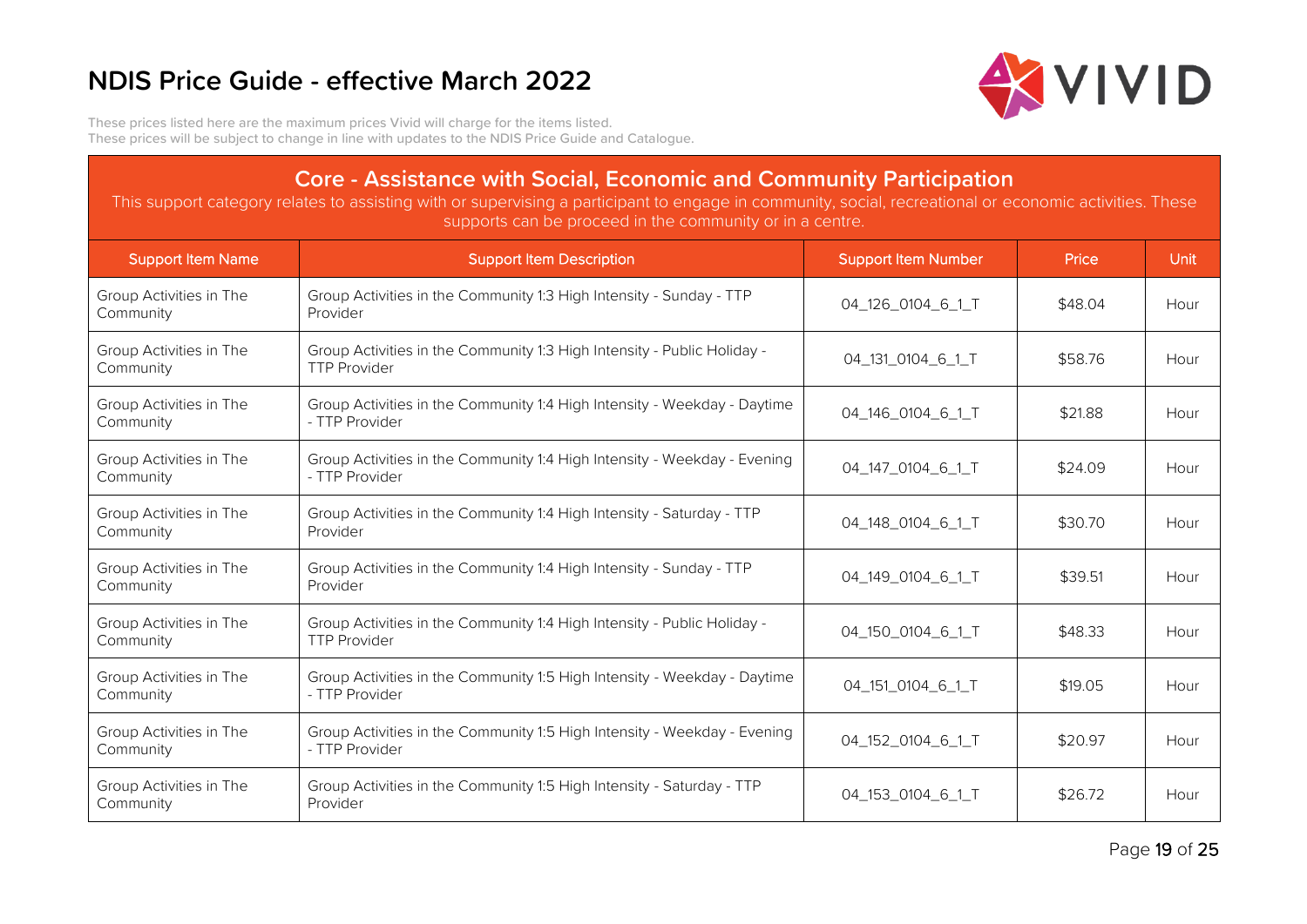

These prices listed here are the maximum prices Vivid will charge for the items listed. These prices will be subject to change in line with updates to the NDIS Price Guide and Catalogue.

#### **Core - Assistance with Social, Economic and Community Participation**

| <b>Support Item Name</b>             | <b>Support Item Description</b>                                                                | <b>Support Item Number</b> | Price    | <b>Unit</b> |
|--------------------------------------|------------------------------------------------------------------------------------------------|----------------------------|----------|-------------|
| Group Activities in The<br>Community | Group Activities in the Community 1:5 High Intensity - Sunday - TTP<br>Provider                | 04_154_0104_6_1_T          | \$34.40  | Hour        |
| Group Activities in The<br>Community | Group Activities in the Community 1:5 High Intensity - Public Holiday -<br><b>TTP Provider</b> | 04_155_0104_6_1_T          | \$42.08  | Hour        |
| Group Activities in A Centre         | Group Activities in a Centre 1:1 High Intensity - Weekday - Daytime - TTP<br>Provider          | 04_185_0104_6_1_T          | \$66.53  | Hour        |
| Group Activities in A Centre         | Group Activities in a Centre 1:1 High Intensity - Weekday - Evening - TTP<br>Provider          | 04_186_0104_6_1_T          | \$73.01  | Hour        |
| Group Activities in A Centre         | Group Activities in a Centre 1:1 High Intensity - Saturday - TTP Provider                      | 04_187_0104_6_1_T          | \$92.45  | Hour        |
| Group Activities in A Centre         | Group Activities in a Centre 1:1 High Intensity - Sunday - TTP Provider                        | 04_188_0104_6_1_T          | \$118.39 | Hour        |
| Group Activities in A Centre         | Group Activities in a Centre 1:1 High Intensity - Public Holiday - TTP<br>Provider             | 04_189_0104_6_1_T          | \$144.32 | Hour        |
| Group Activities in A Centre         | Group Activities in a Centre 1:2 High Intensity - Weekday - Daytime - TTP<br>Provider          | 04_190_0104_6_1_T          | \$38.21  | Hour        |
| Group Activities in A Centre         | Group Activities in a Centre 1:2 High Intensity - Weekday - Evening - TTP<br>Provider          | 04_191_0104_6_1_T          | \$41.84  | Hour        |
| Group Activities in A Centre         | Group Activities in a Centre 1:2 High Intensity - Saturday - TTP Provider                      | 04_192_0104_6_1_T          | \$52.73  | Hour        |
| Group Activities in A Centre         | Group Activities in a Centre 1:2 High Intensity - Sunday - TTP Provider                        | 04 193 0104 6 1 T          | \$67.25  | Hour        |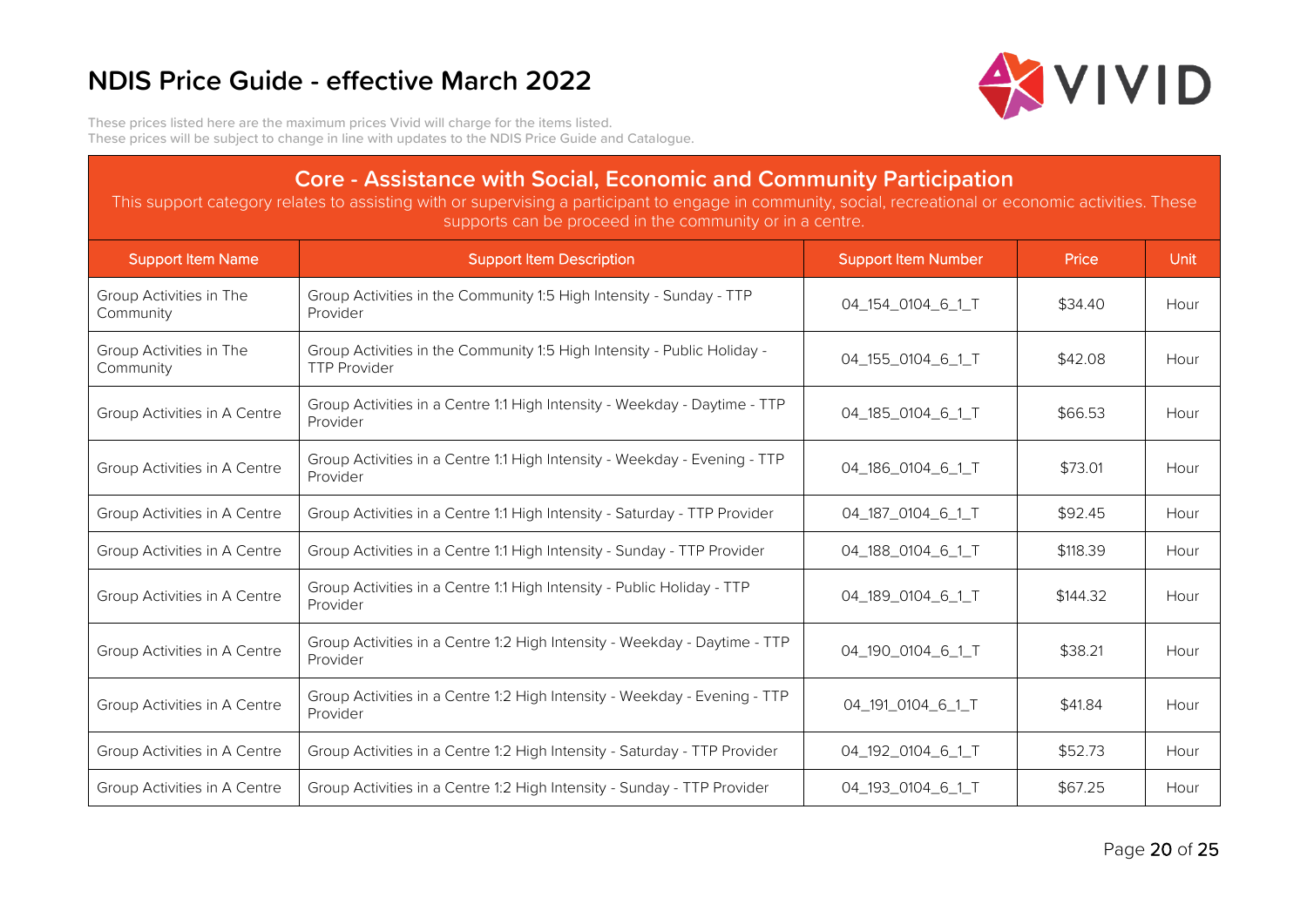

These prices listed here are the maximum prices Vivid will charge for the items listed. These prices will be subject to change in line with updates to the NDIS Price Guide and Catalogue.

#### **Core - Assistance with Social, Economic and Community Participation**

| <b>Support Item Name</b>     | <b>Support Item Description</b>                                                       | <b>Support Item Number</b> | Price   | <b>Unit</b> |
|------------------------------|---------------------------------------------------------------------------------------|----------------------------|---------|-------------|
| Group Activities in A Centre | Group Activities in a Centre 1:2 High Intensity - Public Holiday - TTP<br>Provider    | 04_194_0104_6_1_T          | \$81.77 | Hour        |
| Group Activities in A Centre | Group Activities in a Centre 1:3 High Intensity - Weekday - Daytime - TTP<br>Provider | 04_195_0104_6_1_T          | \$28.77 | Hour        |
| Group Activities in A Centre | Group Activities in a Centre 1:3 High Intensity - Weekday - Evening - TTP<br>Provider | 04_196_0104_6_1_T          | \$31.45 | Hour        |
| Group Activities in A Centre | Group Activities in a Centre 1:3 High Intensity - Saturday - TTP Provider             | 04_197_0104_6_1_T          | \$39.49 | Hour        |
| Group Activities in A Centre | Group Activities in a Centre 1:3 High Intensity - Sunday - TTP Provider               | 04_198_0104_6_1_T          | \$50.21 | Hour        |
| Group Activities in A Centre | Group Activities in a Centre 1:3 High Intensity - Public Holiday - TTP<br>Provider    | 04_199_0104_6_1_T          | \$60.93 | Hour        |
| Group Activities in A Centre | Group Activities in a Centre 1:4 High Intensity - Weekday - Daytime - TTP<br>Provider | 04_200_0104_6_1_T          | \$24.05 | Hour        |
| Group Activities in A Centre | Group Activities in a Centre 1:4 High Intensity - Weekday - Evening - TTP<br>Provider | 04_201_0104_6_1_T          | \$26.26 | Hour        |
| Group Activities in A Centre | Group Activities in a Centre 1:4 High Intensity - Saturday - TTP Provider             | 04_202_0104_6_1_T          | \$32.87 | Hour        |
| Group Activities in A Centre | Group Activities in a Centre 1:4 High Intensity - Sunday - TTP Provider               | 04_203_0104_6_1_T          | \$41.68 | Hour        |
| Group Activities in A Centre | Group Activities in a Centre 1:4 High Intensity - Public Holiday - TTP<br>Provider    | 04_204_0104_6_1_T          | \$50.50 | Hour        |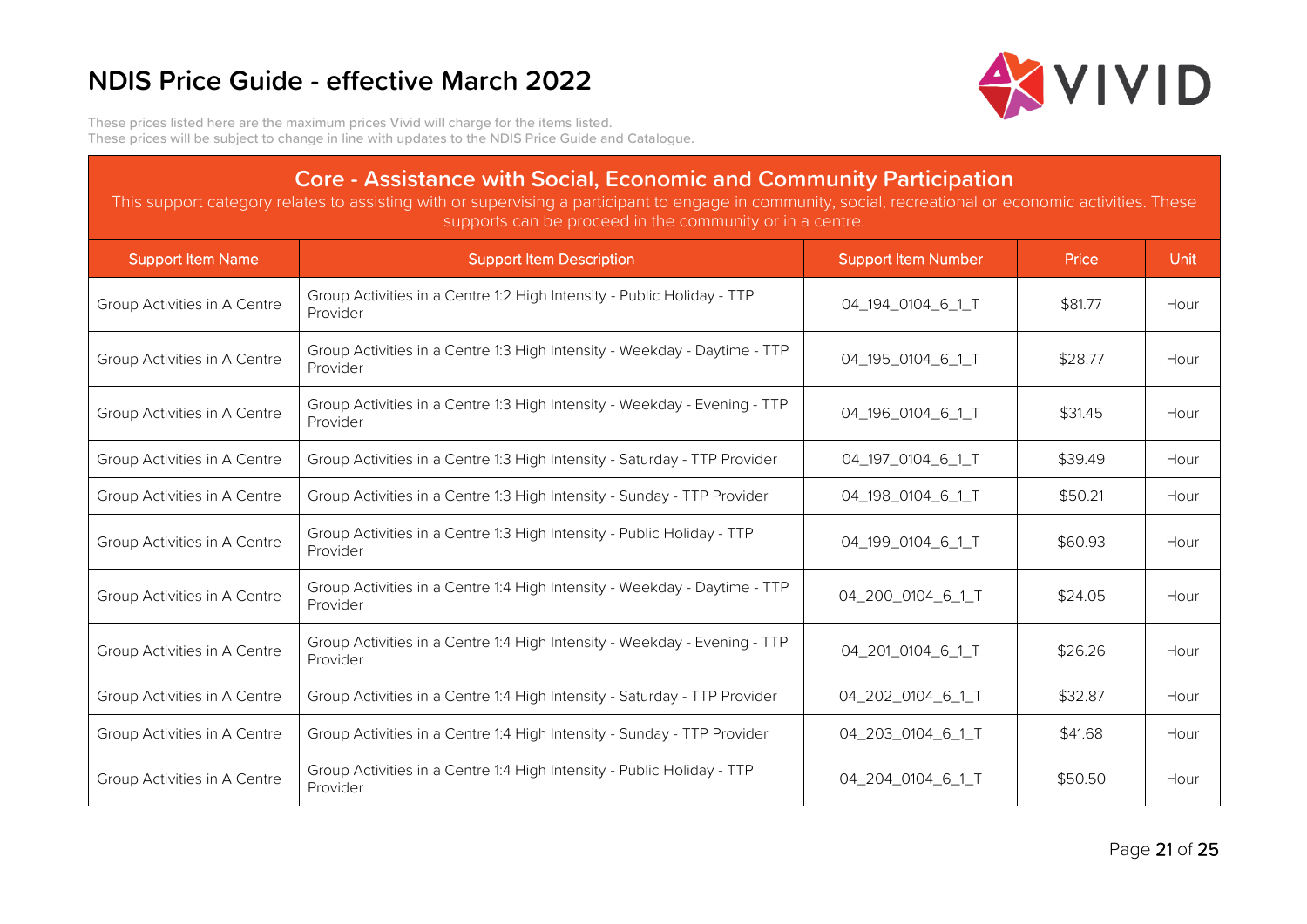

These prices listed here are the maximum prices Vivid will charge for the items listed. These prices will be subject to change in line with updates to the NDIS Price Guide and Catalogue.

#### **Core - Assistance with Social, Economic and Community Participation**

| <b>Support Item Name</b>     | <b>Support Item Description</b>                                                       | <b>Support Item Number</b> | <b>Price</b> | <b>Unit</b> |
|------------------------------|---------------------------------------------------------------------------------------|----------------------------|--------------|-------------|
| Group Activities in A Centre | Group Activities in a Centre 1:5 High Intensity - Weekday - Daytime - TTP<br>Provider | 04_205_0104_6_1_T          | \$21.22      | Hour        |
| Group Activities in A Centre | Group Activities in a Centre 1:5 High Intensity - Weekday - Evening - TTP<br>Provider | 04_206_0104_6_1_T          | \$23.14      | Hour        |
| Group Activities in A Centre | Group Activities in a Centre 1:5 High Intensity - Saturday - TTP Provider             | 04_207_0104_6_1_T          | \$28.89      | Hour        |
| Group Activities in A Centre | Group Activities in a Centre 1:5 High Intensity - Sunday - TTP Provider               | 04 208 0104 6 1 T          | \$36.57      | Hour        |
| Group Activities in A Centre | Group Activities in a Centre 1:5 High Intensity - Public Holiday - TTP<br>Provider    | 04_209_0104_6_1_T          | \$44.25      | Hour        |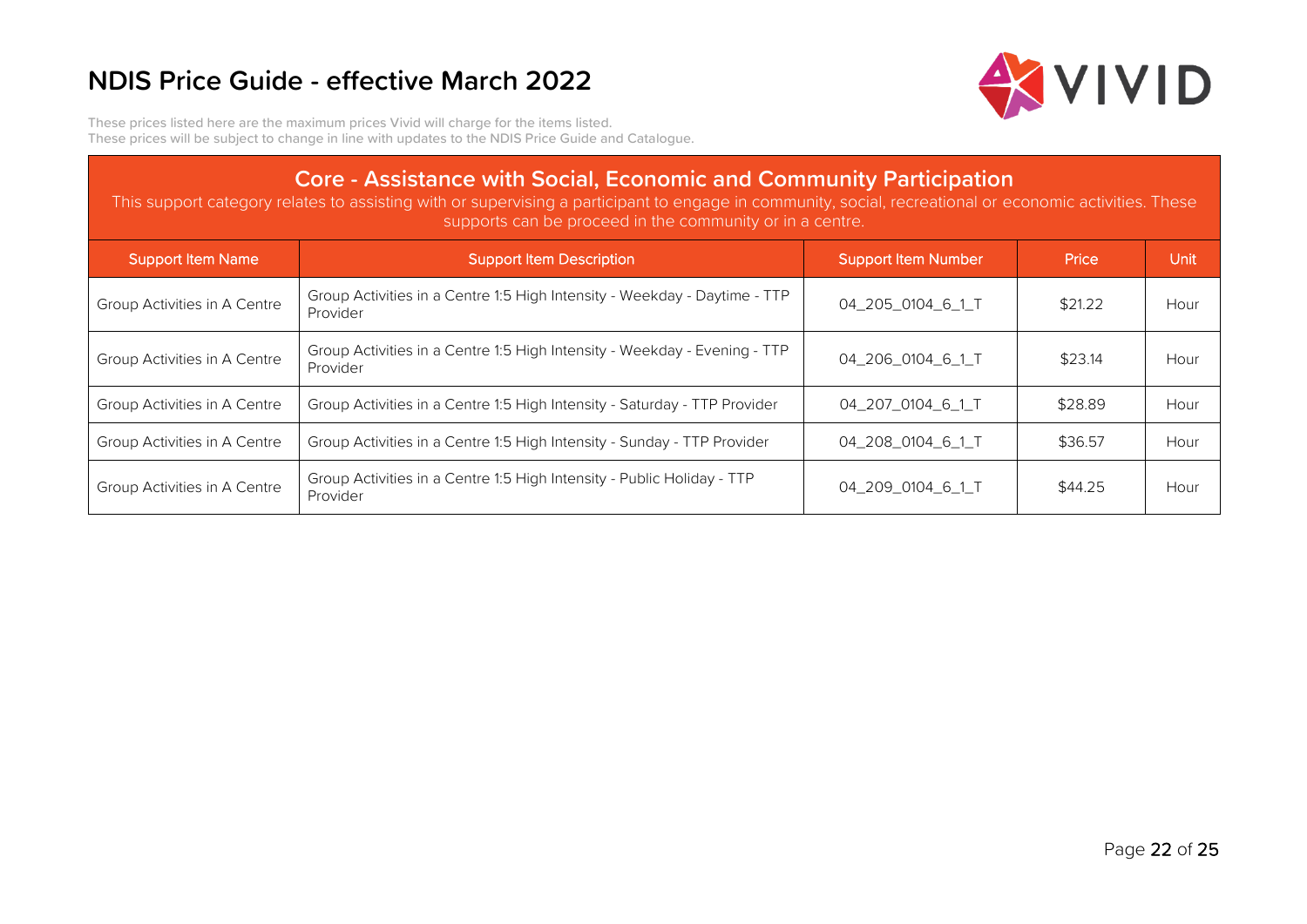

<span id="page-24-0"></span>These prices listed here are the maximum prices Vivid will charge for the items listed. These prices will be subject to change in line with updates to the NDIS Price Guide and Catalogue.

| <b>Capacity Building - Support Coordination</b><br>The supports in this support category strengthen a participant's ability to design and then build their supports with an emphasis on linking to broader<br>systems of support. |                                                        |                            |          |       |
|-----------------------------------------------------------------------------------------------------------------------------------------------------------------------------------------------------------------------------------|--------------------------------------------------------|----------------------------|----------|-------|
| <b>Support Item Name</b>                                                                                                                                                                                                          | <b>Support Item Description</b>                        | <b>Support Item Number</b> | Price    | Unit: |
| <b>Support Coordination</b>                                                                                                                                                                                                       | Support Coordination Level 2: Coordination of Supports | 07_002_0106_8_3            | \$100.14 | Hour  |

| <b>Capacity Building - Increased Social and Community Participation</b> |  |
|-------------------------------------------------------------------------|--|
|-------------------------------------------------------------------------|--|

The supports in this support Category allow participants to take part in skills-based learning to develop independence in accessing the community

| <b>Support Item Name</b>              | <b>Support Item Description</b>                                                                | <b>Support Item Number</b> | Price       | Unit |
|---------------------------------------|------------------------------------------------------------------------------------------------|----------------------------|-------------|------|
| Life Transition Planning              | Life Transition Planning including Mentoring, Peer support and Individual<br>Skill Development | 09_006_0106_6_3            | \$65.09     | Hour |
| Skills Development and<br>Training    | Skills Development and Training                                                                | 09_009_0117_6_3            | \$65.09     | Hour |
| Innovative Community<br>Participation | Innovative Community Participation                                                             | 09_008_0116_6_3            | \$as quoted | Hour |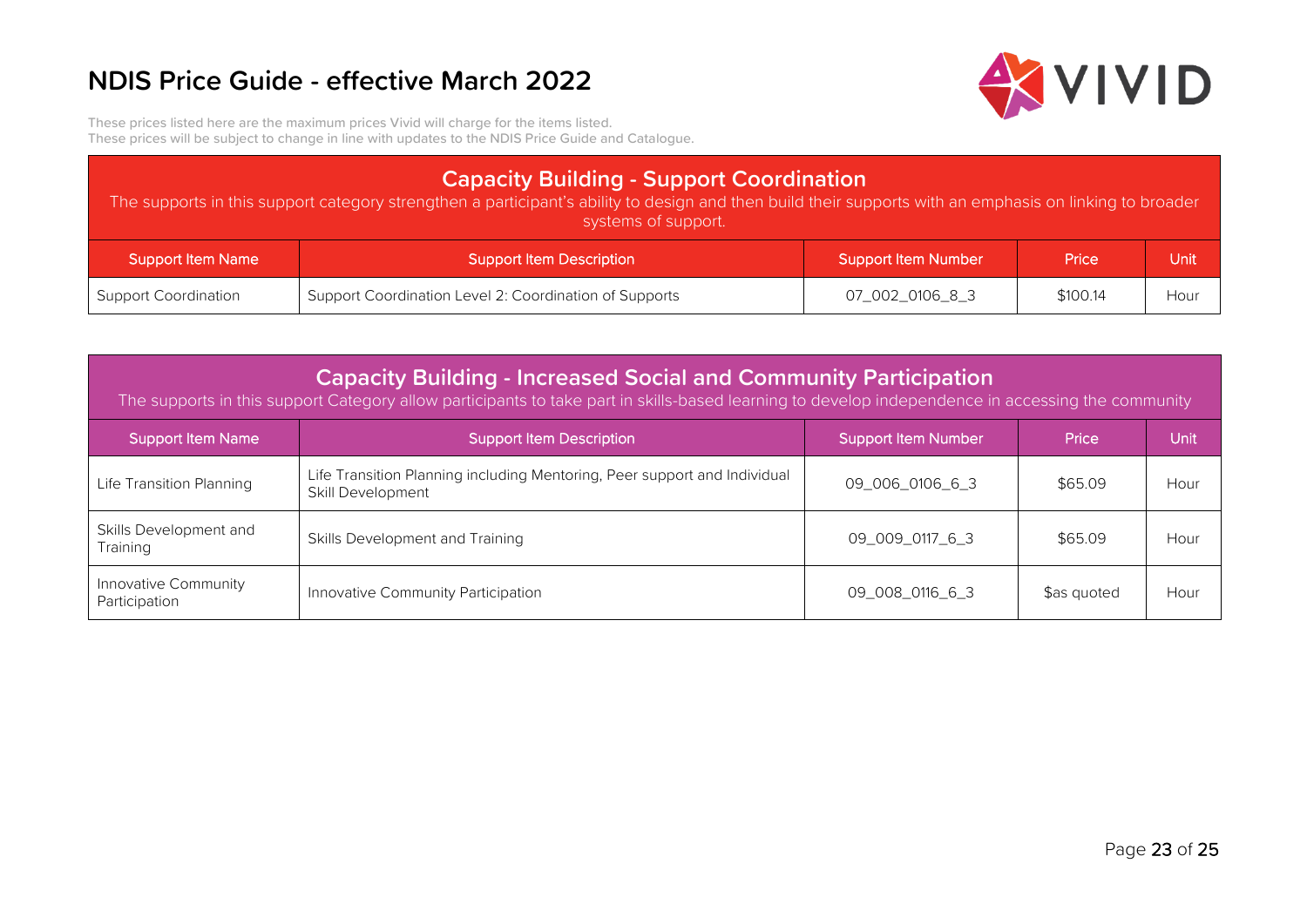

<span id="page-25-0"></span>These prices listed here are the maximum prices Vivid will charge for the items listed. These prices will be subject to change in line with updates to the NDIS Price Guide and Catalogue.

| <b>Capacity Building - Finding and Keeping a Job</b><br>The supports in this category help participants find and keep employment |                                                            |                            |            |      |  |
|----------------------------------------------------------------------------------------------------------------------------------|------------------------------------------------------------|----------------------------|------------|------|--|
| <b>Support Item Name</b>                                                                                                         | <b>Support Item Description</b>                            | <b>Support Item Number</b> | Price      | Unit |  |
| <b>Employment Related</b><br>Assessment and Counselling                                                                          | <b>Employment Related Assessment and Counselling</b>       | 10_011_0128_5_3            | \$193.99   | Hour |  |
| Workplace Assistance                                                                                                             | <b>Employment Support</b>                                  | 10_016_0102_5_3            | \$65.09    | Hour |  |
| School Leaver Employment<br>Supports                                                                                             | School Leaver Employment Supports (SLES)                   | 10_021_0102_5_3            | as quoted  |      |  |
| Specialised Supported<br>Employment                                                                                              | Supports in Employment - Weekday Daytime - TTP provider    | 10_801_0133_5_1_T_D        | \$59.67    | Hour |  |
| Specialised Supported<br>Employment                                                                                              | Supports in Employment - Weekday Evening - TTP provider    | 10_802_0133_5_1_T_D        | \$65.68    | Hour |  |
| <b>Specialised Supported</b><br>Employment                                                                                       | Supports in Employment - Saturday - TTP provider           | 10_803_0133_5_1_T_D        | \$83.70    | Hour |  |
| Specialised Supported<br>Employment                                                                                              | Supports in Employment - Sunday - TTP provider             | 10_804_0133_5_1_T_D        | \$107.75   | Hour |  |
| Specialised Supported<br>Employment                                                                                              | Supports in Employment - Public Holiday - TTP provider     | 10_805_0133_5_1_T_D        | \$131.78   | Hour |  |
| Specialised Supported<br>Employment                                                                                              | Supports in Employment - Transitional Funding Arrangements | 04 891 0133 5 1 D          | <b>TBA</b> | week |  |